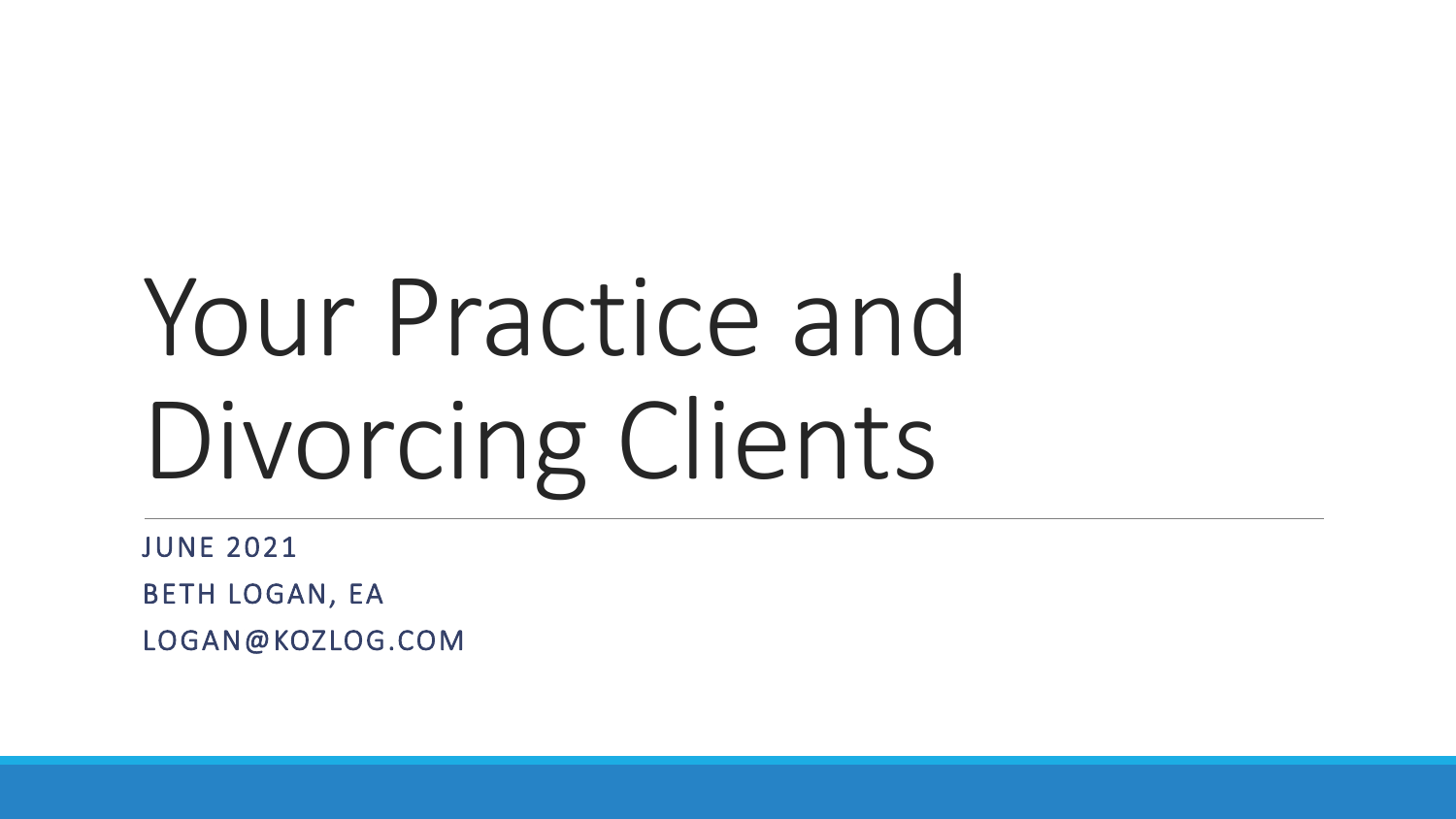### About Me

- **Enrolled Agent since 2013**
- Business in Chelmsford, MA but clients are around the world, literally
- Author of 3 books on taxes (only 1 is still published)
- **Presenter and article author on tax topics**
- **Example 20 Ferrical Engineering (BEE and MS) and MBA**
- Still married he's too scared to divorce me now  $;-$ )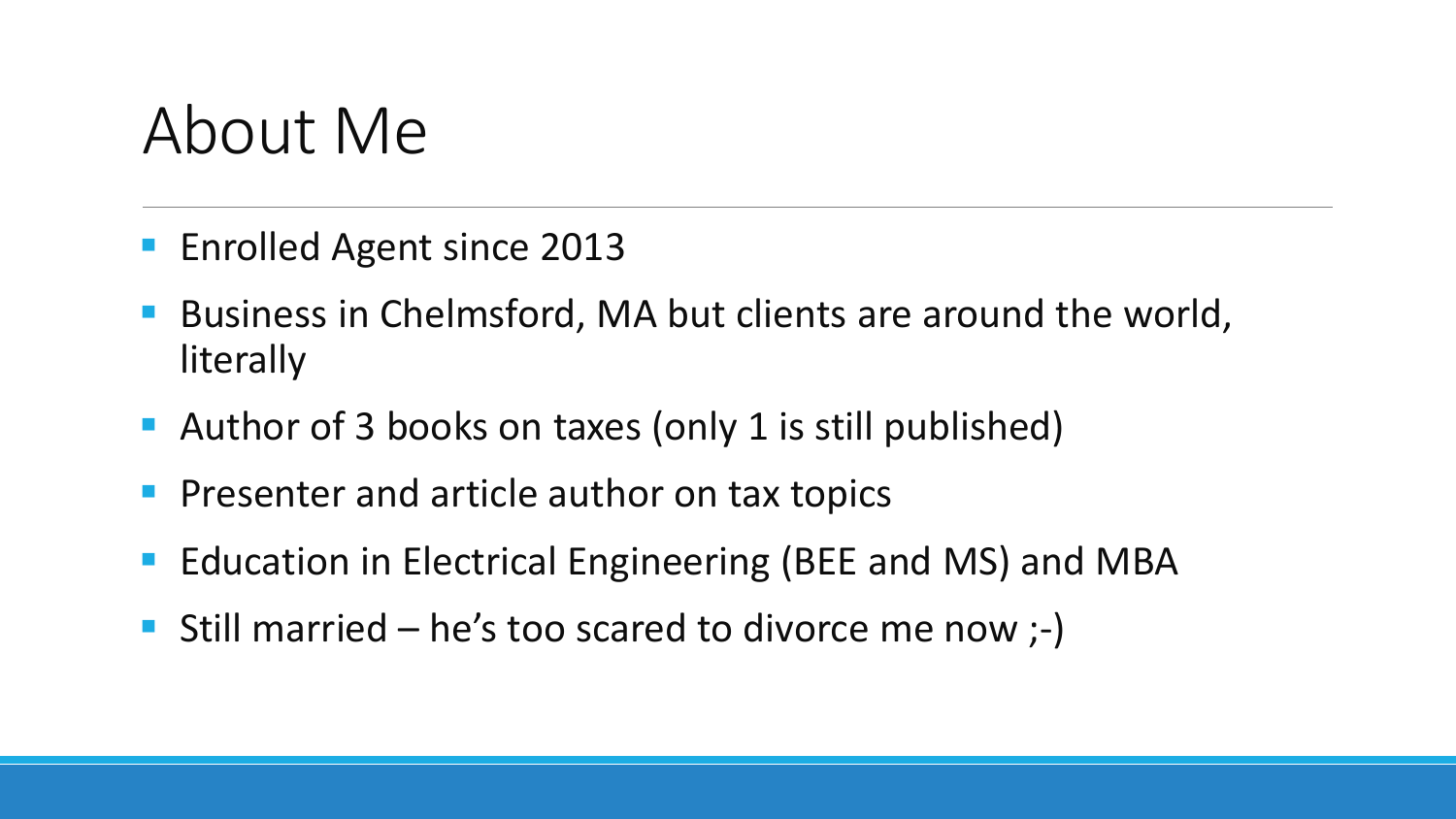# Chelmsford



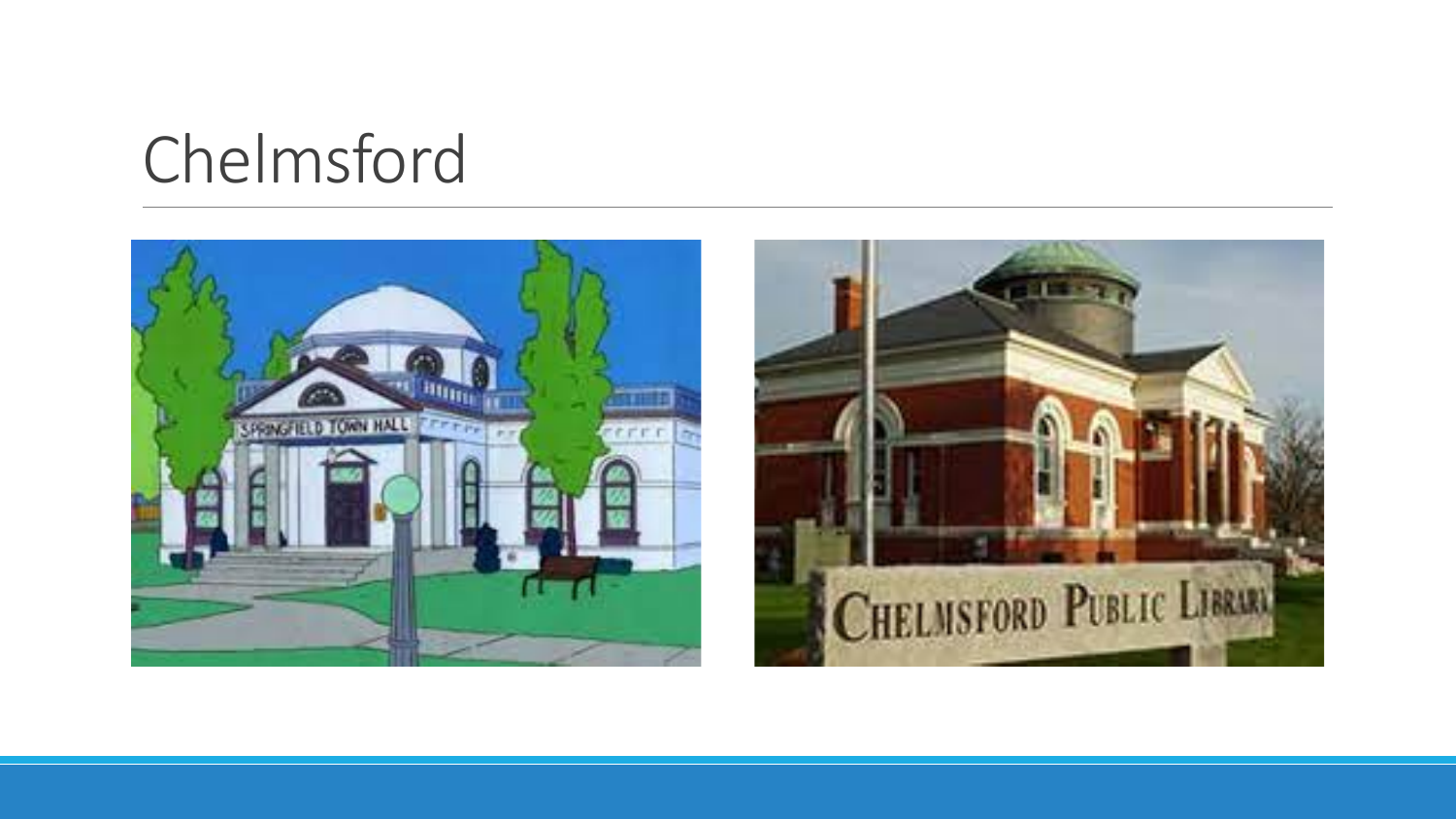# Learning Objectives

- Understand when you need a signed conflict of interest statement
- **Make yourself a resource of information**
- **Learn how to assist lawyers during the divorce to provide the best situation** for the taxpayers
- **Determine when tax items need to be addressed**
- **Translate between the lawyer and the tax code**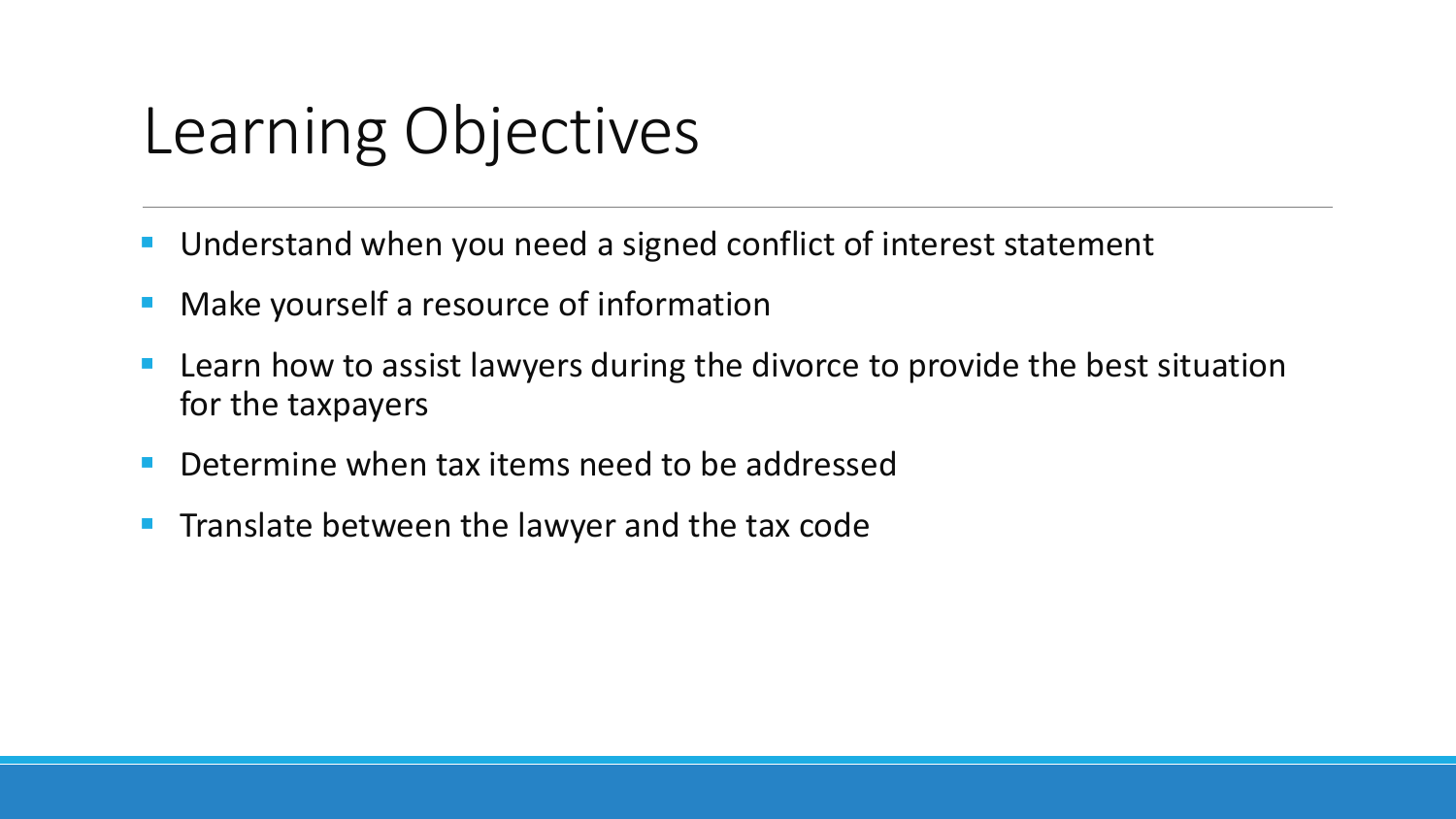#### Circular 230

*§ 10.29 Conflicting interests*

*(a) Except as provided by paragraph (b) of this section, a practitioner shall not represent a client before the Internal Revenue Service if the representation involves a conflict of interest.*

\* section b allows representation if clients agree and some other conditions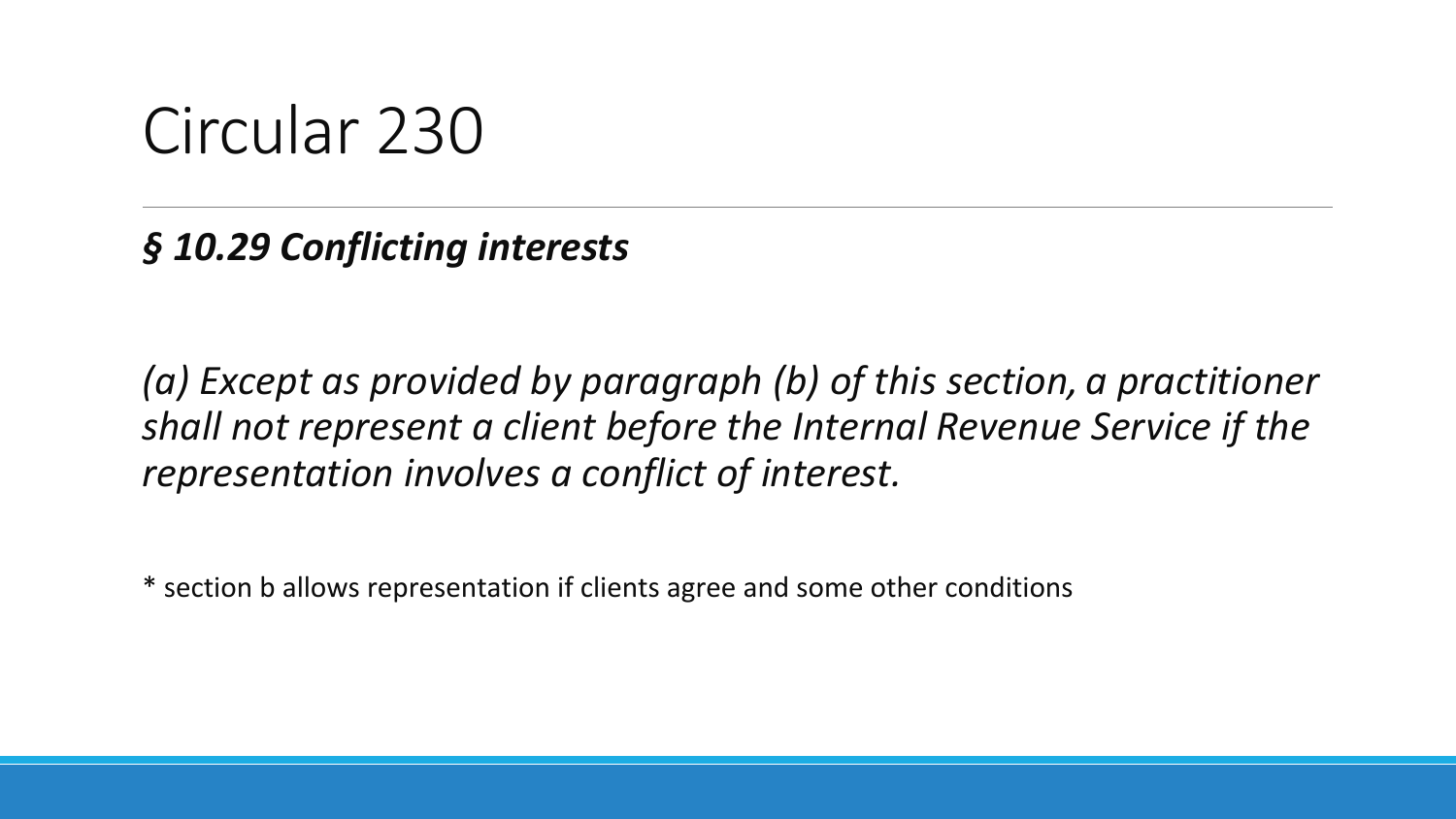# Conflict of Interest

- **Examples of conflicts** 
	- **Preparing a joint tax return for a divorcing couple**
	- **Preparing tax returns for both recently divorced ex-spouses**
	- **Helping a divorcing couple on financial aspects**
- **If appropriate** 
	- Can represent if both spouses agree
	- **Able to be effective for both**
	- **And not prohibited by law**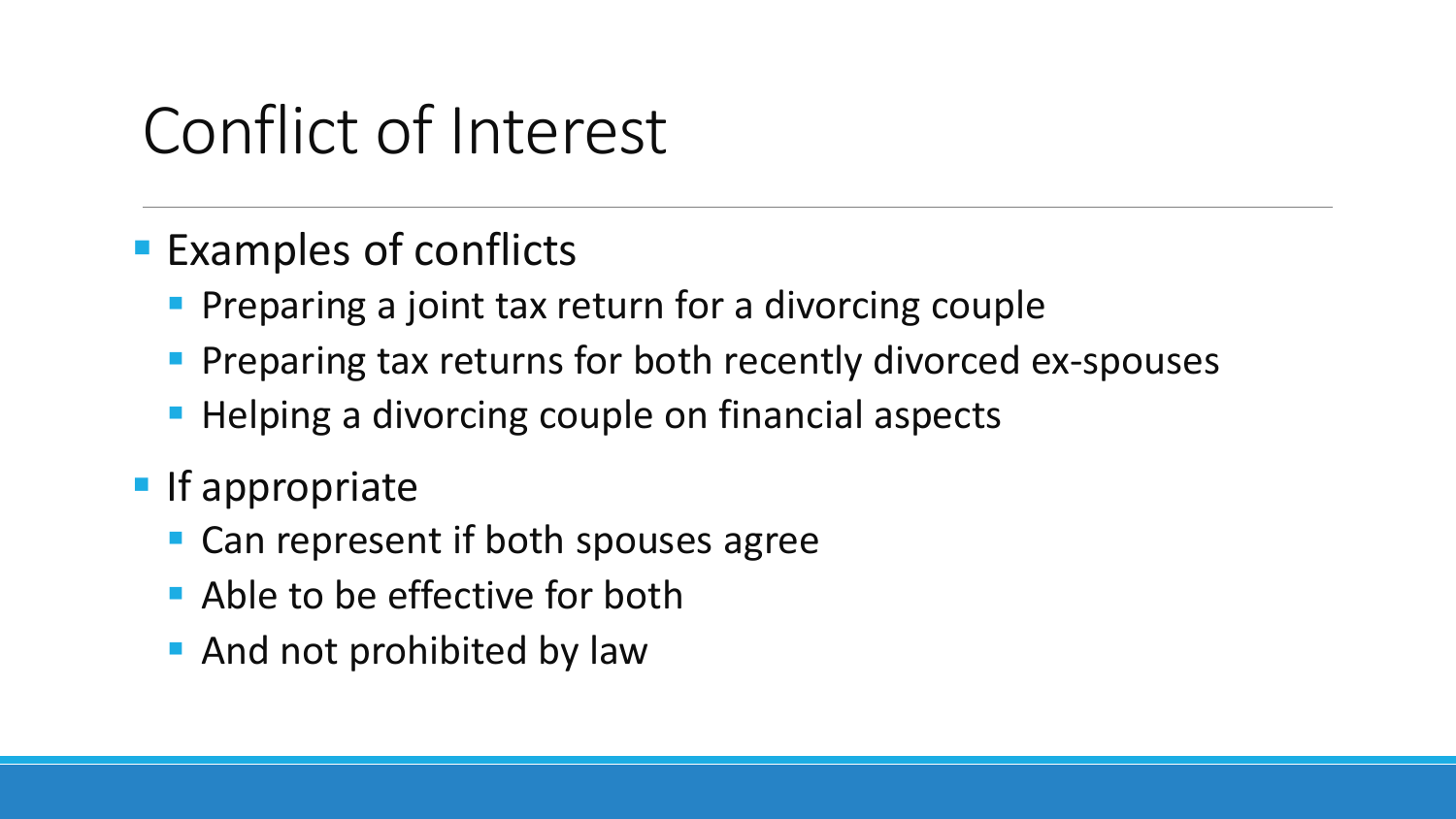### Pros and Cons

#### **Pro**

 Easy to make sure they align on itemizing, alimony paid, children claimed, carry overs, joint assets, etc.

- Con
	- **Allocations likely to benefit one spouse more**
	- **Easy to be caught in the disputes and/or blamed for everything**
- Others?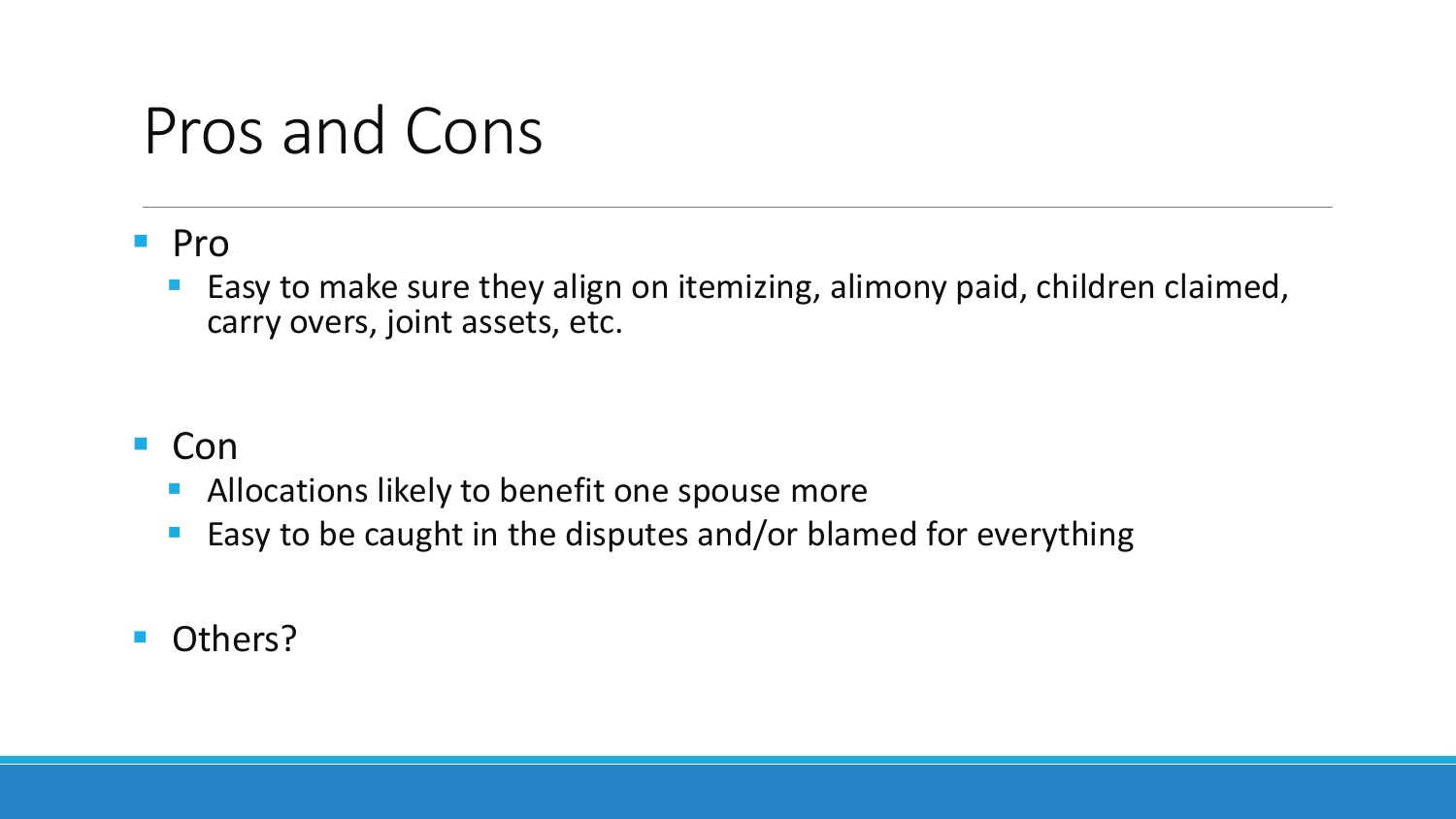# How Can You Help?

- **P** You are a resource of great information
	- **Tax knowledge**
	- Knowledge of financial assets and other property
	- **If** Issues that need to be resolved in the divorce decree
	- **Using POA or form 8821 to monitor account at IRS**
- **Others?**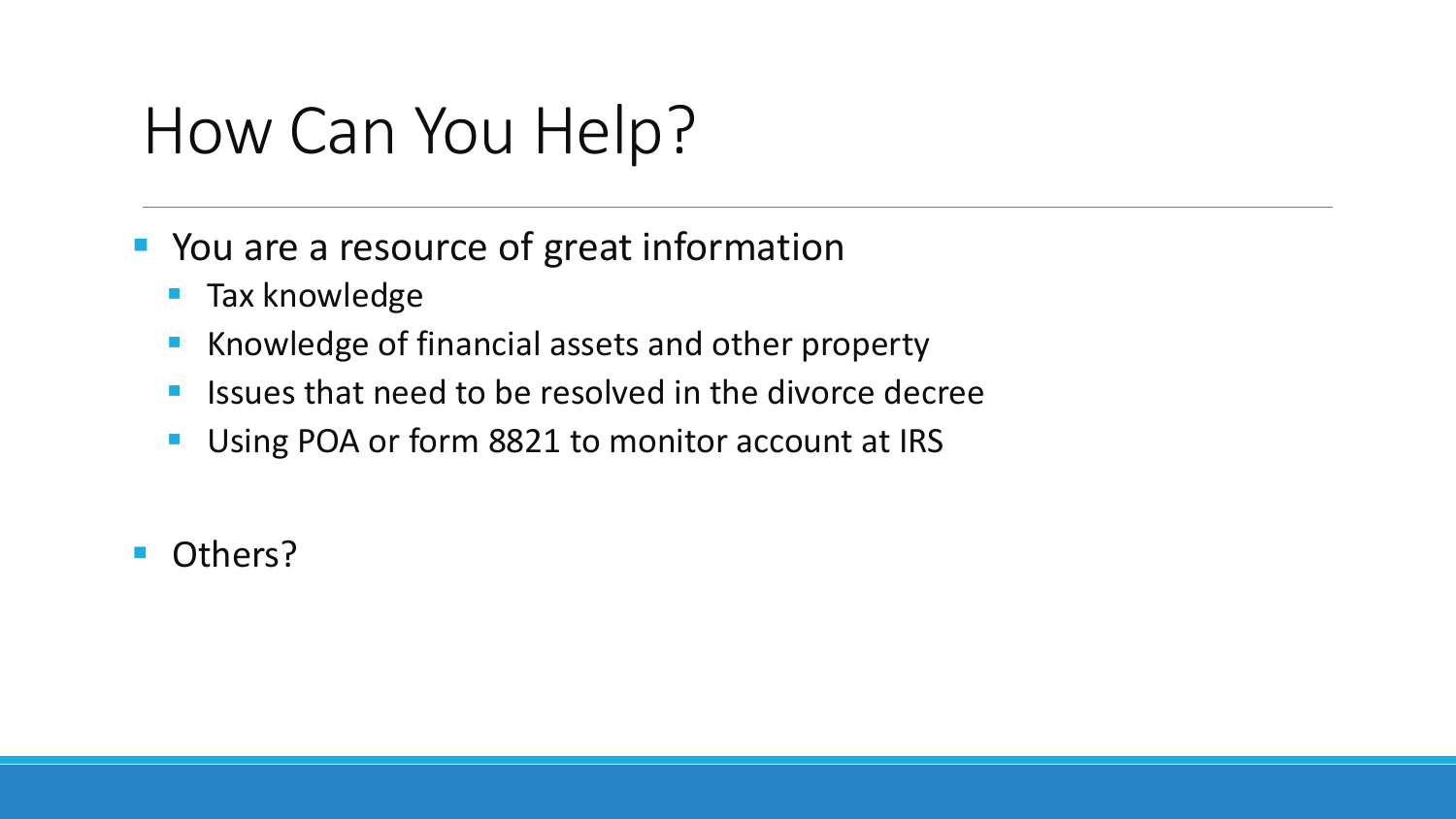### Assisting Divorce Attorneys

- Reviewing tax returns for attorney
	- **P** You are likely to spot more than they do
- **Asset allocation for best post-tax wealth**
- Form  $8332 h$  igh income earner might not benefit
	- Calculate value of passing CTC to lower income earner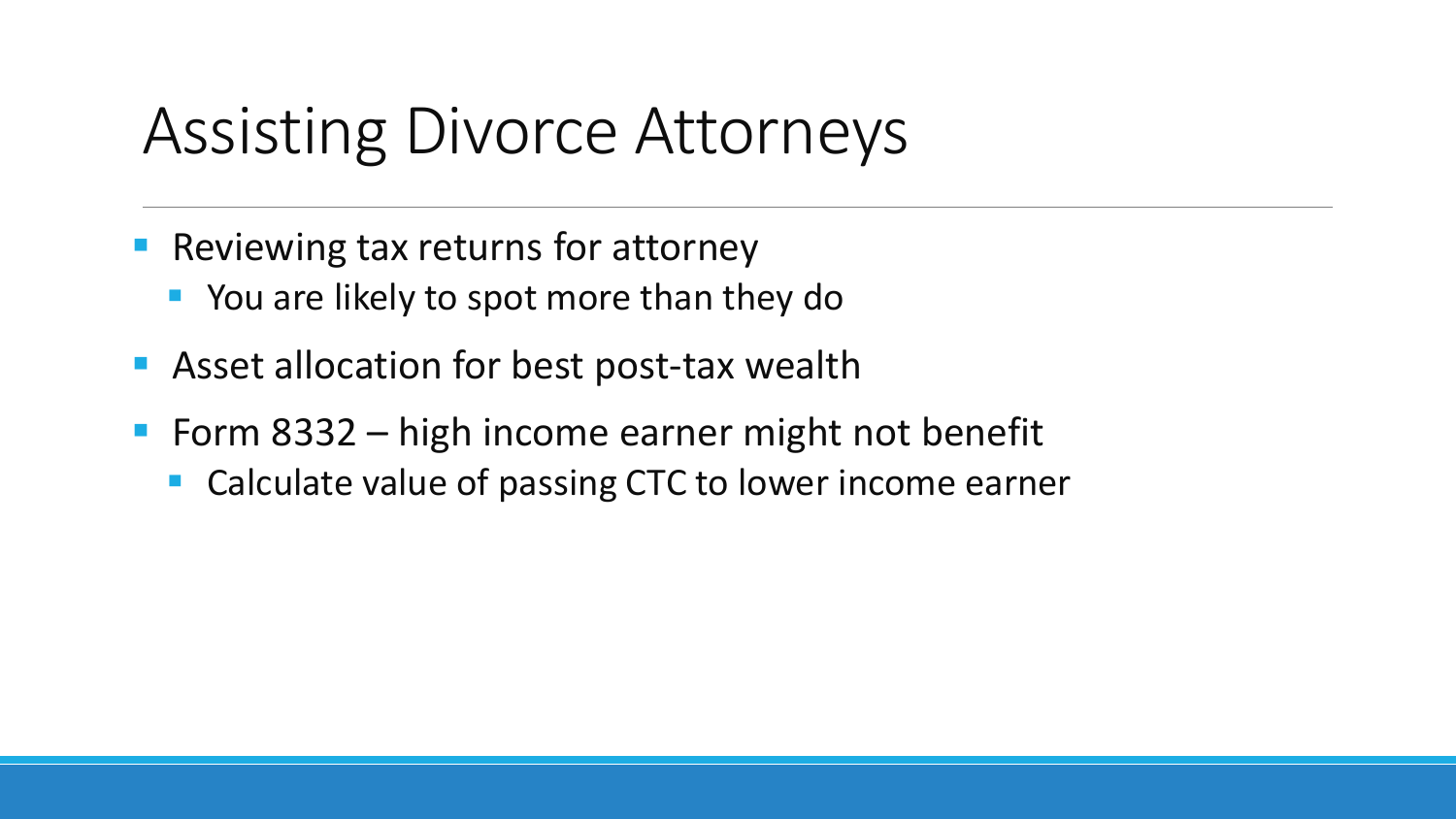### Before-tax Division of Assets

|                 |           | <b>Before Tax Value</b> |             |  |
|-----------------|-----------|-------------------------|-------------|--|
|                 | value     | <b>Kelly</b>            | <b>Drew</b> |  |
| house           | \$320,000 |                         | \$320,000   |  |
| cash            | \$20,000  | \$10,000                | \$10,000    |  |
| investments     | \$180,000 | \$160,000               | \$20,000    |  |
| <b>401K</b>     | \$260,000 | \$240,000               | \$20,000    |  |
| <b>Roth IRA</b> | \$40,000  |                         | \$40,000    |  |
|                 | \$820,000 | \$410,000               | \$410,000   |  |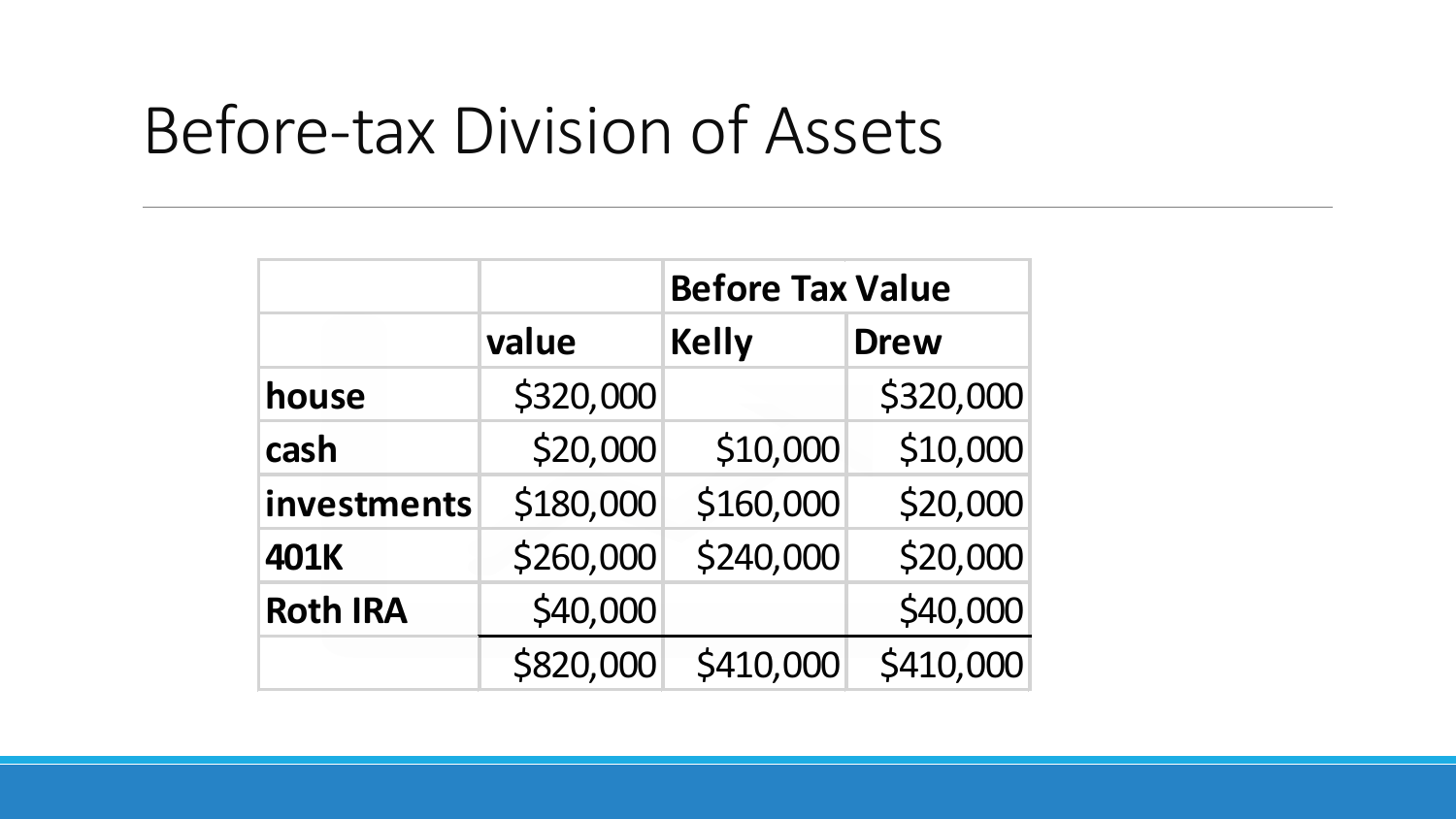# Issues – Value of Assets

|                           | Kelly     | <b>Drew</b> |                              |  |  |
|---------------------------|-----------|-------------|------------------------------|--|--|
| Income                    | \$165,000 | \$15,000    |                              |  |  |
| <b>Maximum tax rate</b>   | 24%       |             | 10% After standard deduction |  |  |
| <b>Capital gains rate</b> | 15%       | $0\%$       |                              |  |  |
| <b>Effective tax rate</b> | 14%       | $2\%$       |                              |  |  |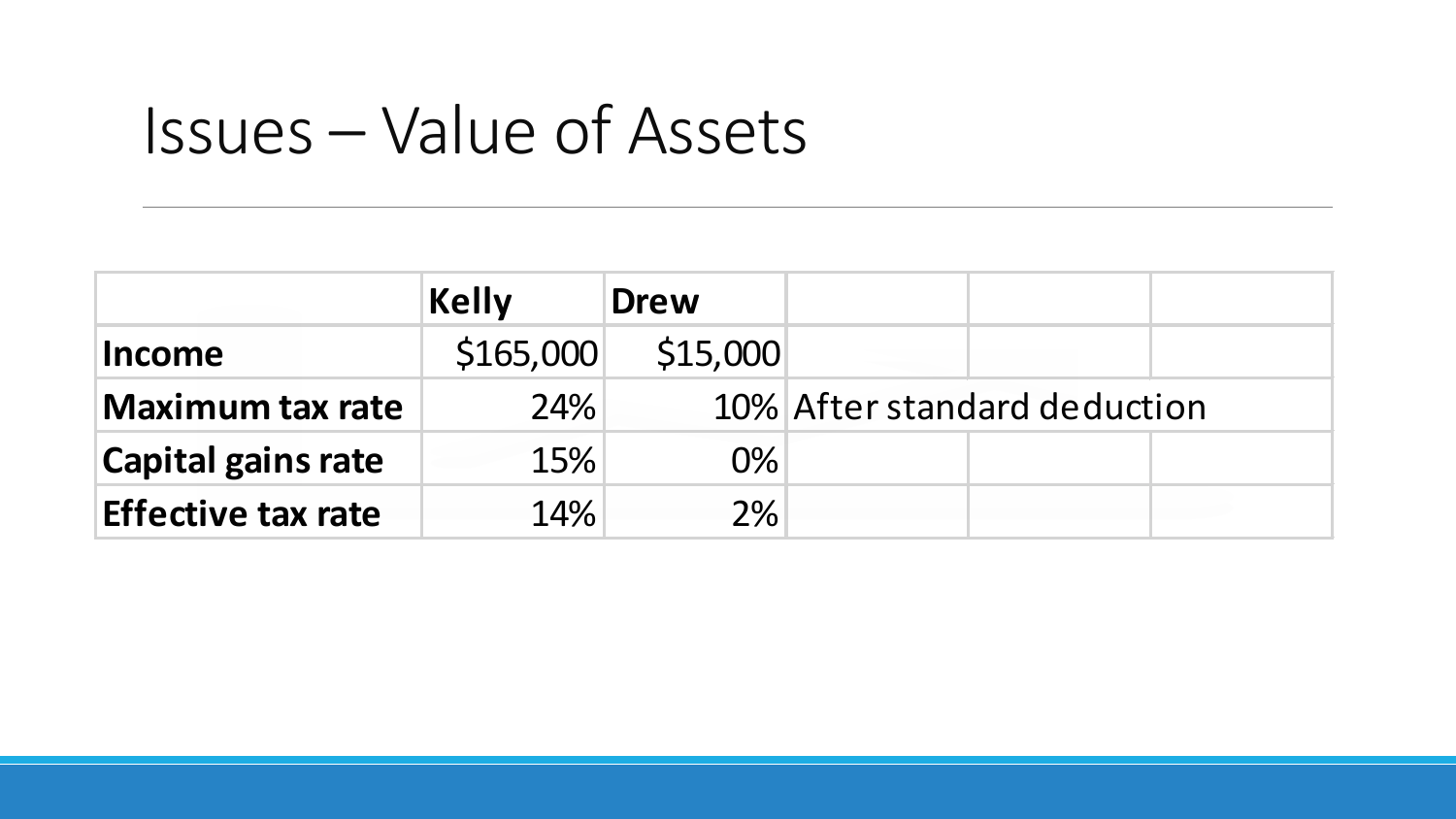# After-tax Value of \$1,000 Assets

| <b>Asset Type</b>     | <b>Kelly</b>           | <b>Drew</b>                  |                          |
|-----------------------|------------------------|------------------------------|--------------------------|
| cash                  | \$1,000                | \$1,000                      |                          |
| house                 | \$1,000                | \$1,000                      | * Less if selling due to |
| <b>Roth IRA</b>       | \$1,000                | \$1,000                      | expenses                 |
| <b>ST investments</b> | $$1,000-(gains * .24)$ | $\vert$ \$1,000-(gains *0.1) |                          |
| LT investments        | $$1,000$ -(gains *.15) | \$1,000                      |                          |
| 401K - now            | \$660                  | \$900                        | * 10% penalty to Kelly,  |
| 401K - retirement     | \$760                  | \$900                        | <b>QDRO</b> for Drew     |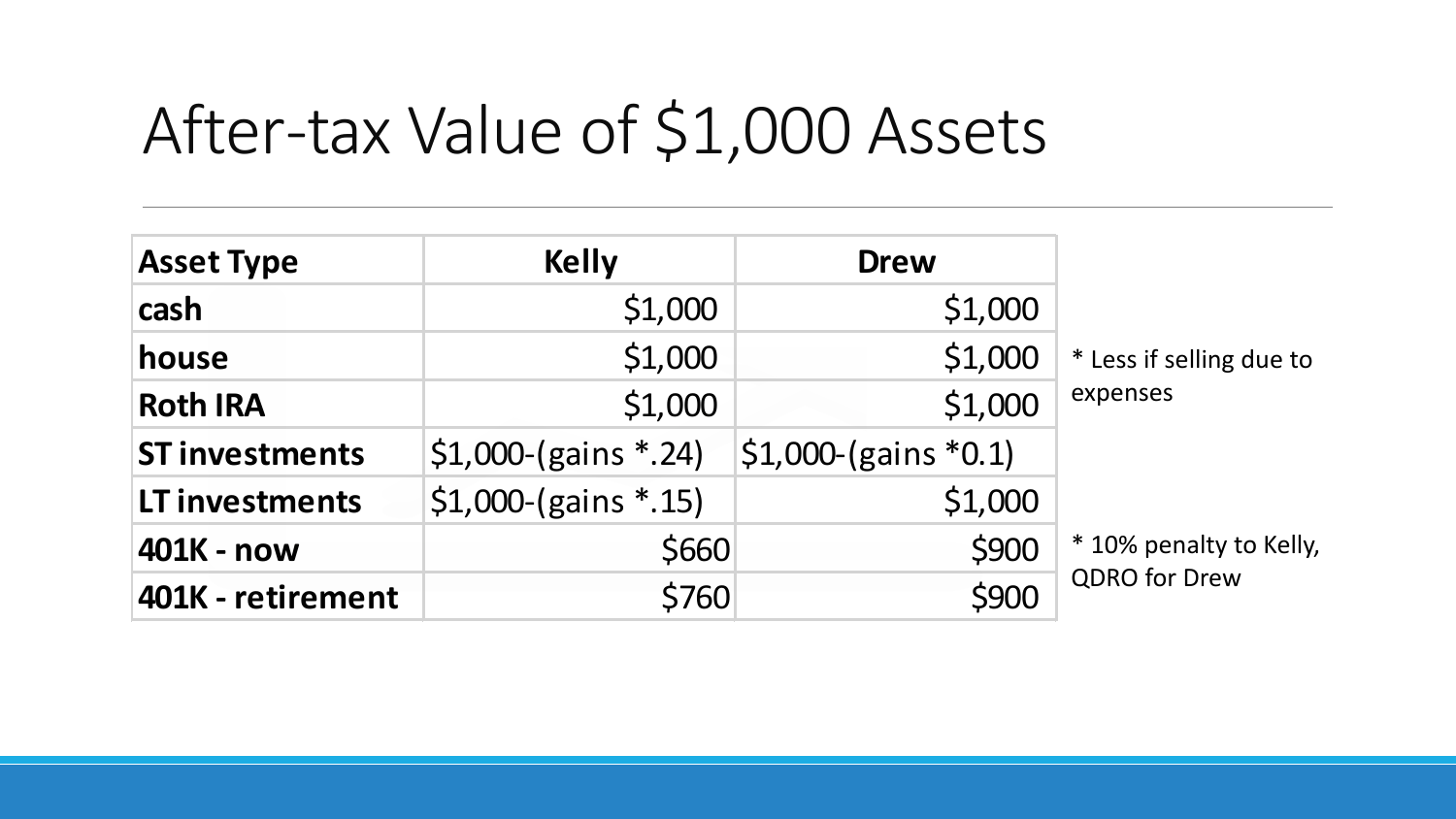# Post-Tax Value if Split "Evenly"

|                 |           | <b>Before Tax Value</b> |             | <b>After tax value</b> |             |
|-----------------|-----------|-------------------------|-------------|------------------------|-------------|
|                 | value     | <b>Kelly</b>            | <b>Drew</b> | <b>Kelly</b>           | <b>Drew</b> |
| house           | \$320,000 |                         | \$320,000   |                        | \$300,800   |
| cash            | \$20,000  | \$10,000                | \$10,000    | \$10,000               | \$10,000    |
| investments     | \$180,000 | \$160,000               | \$20,000    | \$157,000              | \$20,000    |
| <b>401K</b>     | \$260,000 | \$240,000               | \$20,000    | \$182,400              | \$18,000    |
| <b>Roth IRA</b> | \$40,000  |                         | \$40,000    |                        | \$40,000    |
|                 | \$820,000 | \$410,000               | \$410,000   | \$349,400              | \$388,800   |

\$62,200 goes to taxes and \$19,200 to home selling expenses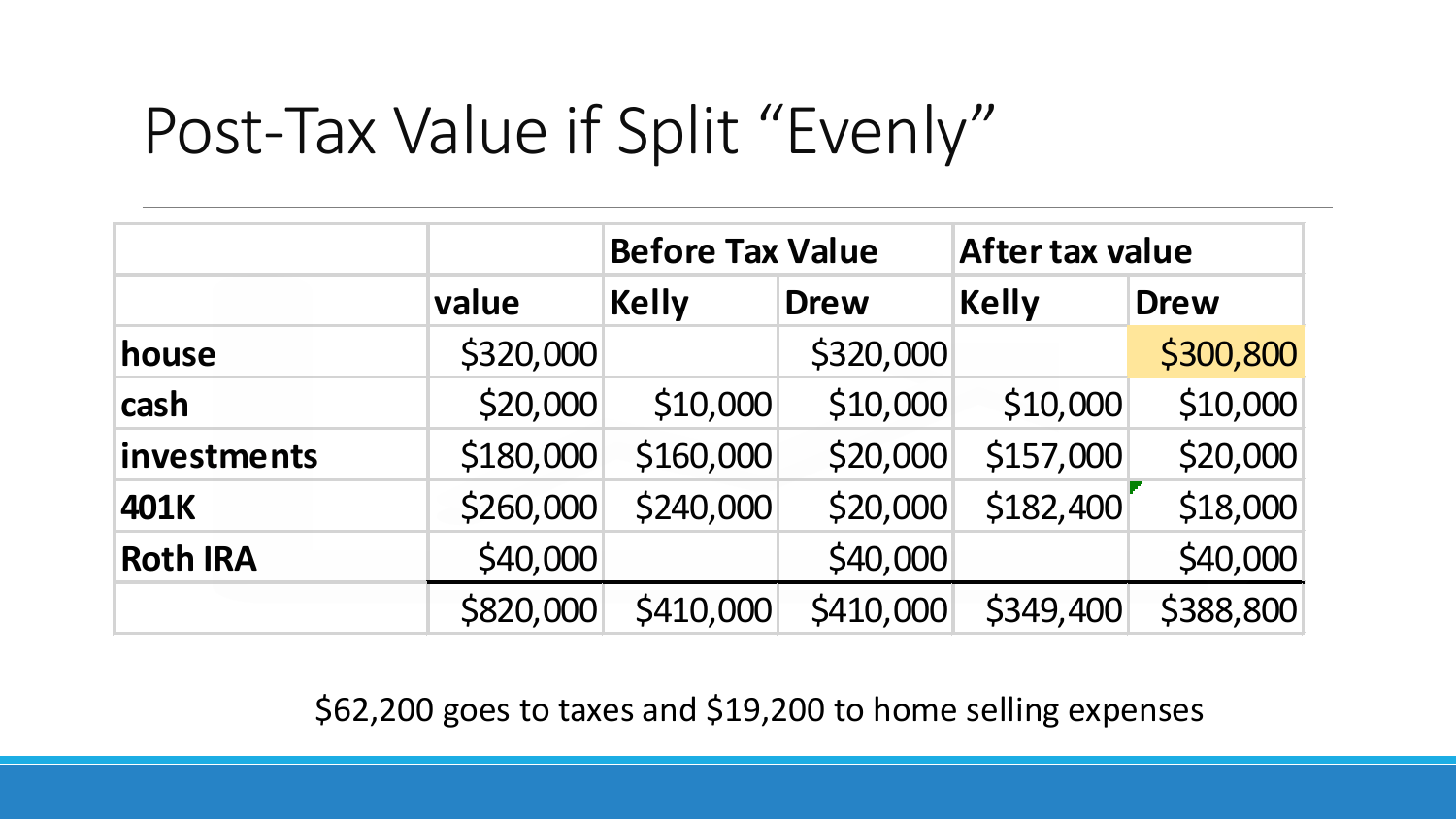# Post-Tax Value if Split Differently

|                 |           | <b>Before Tax Value</b> |             |
|-----------------|-----------|-------------------------|-------------|
|                 | value     | <b>Kelly</b>            | <b>Drew</b> |
| house           | \$320,000 | \$320,000               | 50          |
| cash            | \$20,000  | \$20,000                | \$0         |
| investments     | \$180,000 | \$26,000                | \$154,000   |
| 401K            | \$260,000 | \$0                     | \$260,000   |
| <b>Roth IRA</b> | \$40,000  | \$40,000                | \$0         |
|                 | \$820,000 | \$406,000               | \$414,000   |

\$26,488 goes to taxes and \$19,200 to home selling expenses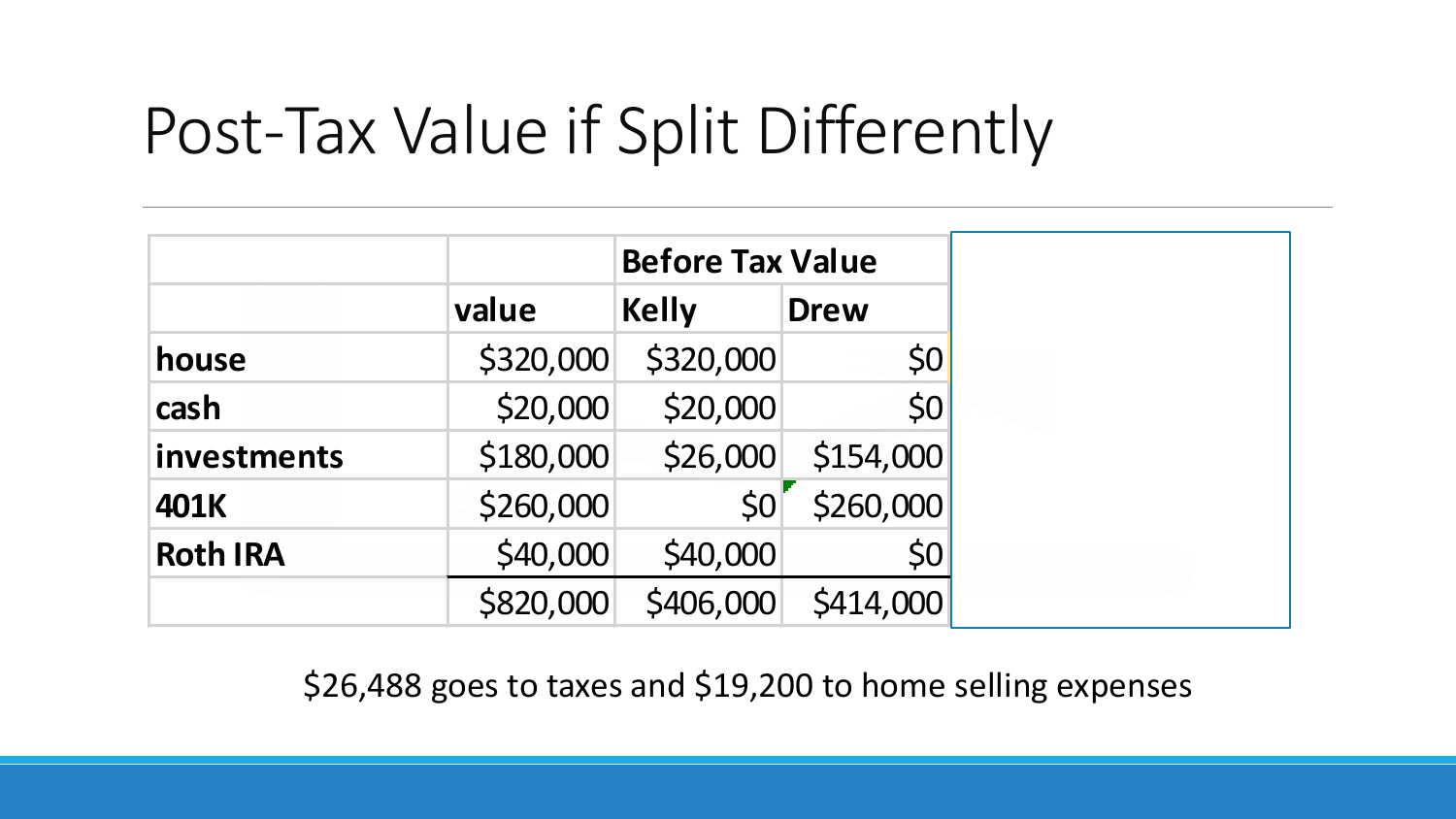# Alimony After TCJA

#### **Pre-TCJA**

- **Income to recipient**
- **Deduction to payer**

#### **Post-TCJA**

- No tax affect
- $\blacksquare$  But what about the states

#### **States depend**

- **Some conform to TCJA**
- Some do not
- Can use Section 71 to conform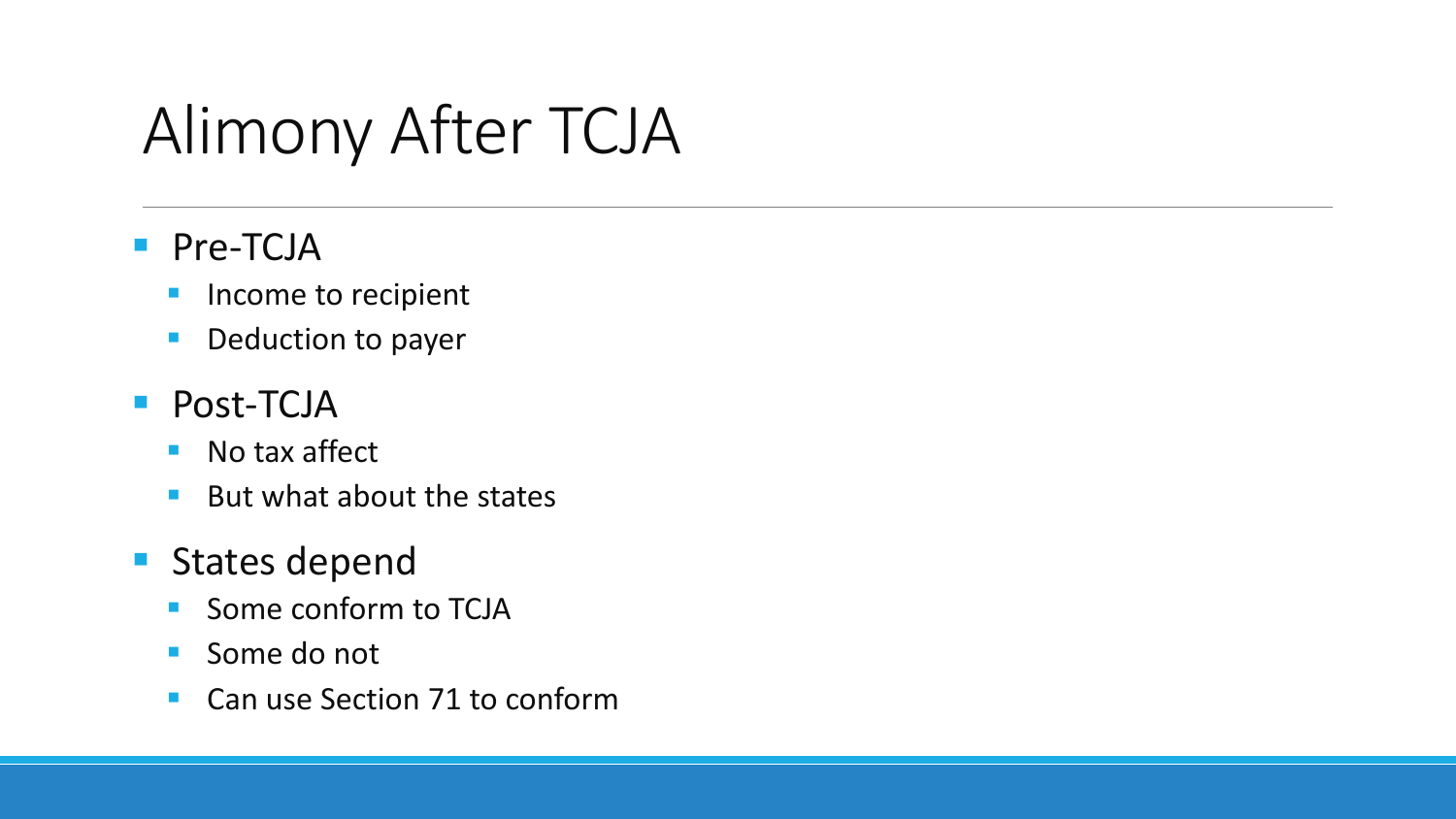# IRC Section 71(b)(1)(B)

This section was struck for TCJA but applies to states following IRC before January 1, 2018:

- (a) Gross income includes amounts received as alimony or separate maintenance payments.
- (b) For purposes of this section
	- (1) In General The term "alimony or separate maintenance payment" means any payment in cash if -
		- (B) the divorce or separation instrument does not designate such payment as a payment which is not includible in gross income under this section and not allowable as a deduction under section 215,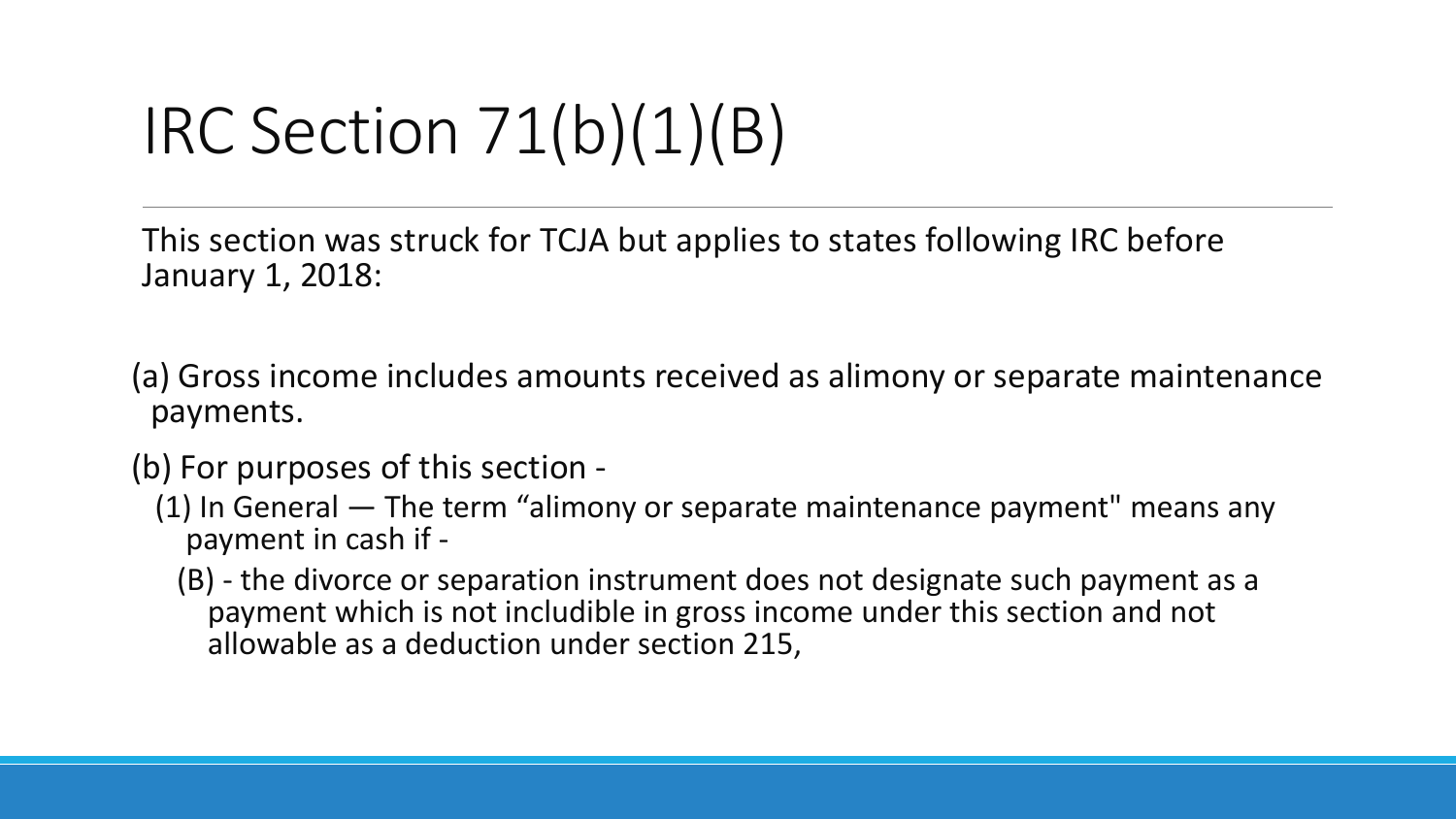#### Determining Tax Items to Address in Divorce

- **EXT** Clients have come to me after a divorce with items never addressed in the divorce including:
	- Carry over capital losses for investments split between spouses
	- State tax refunds from previous year (if itemized)
	- Deduction for state taxes paid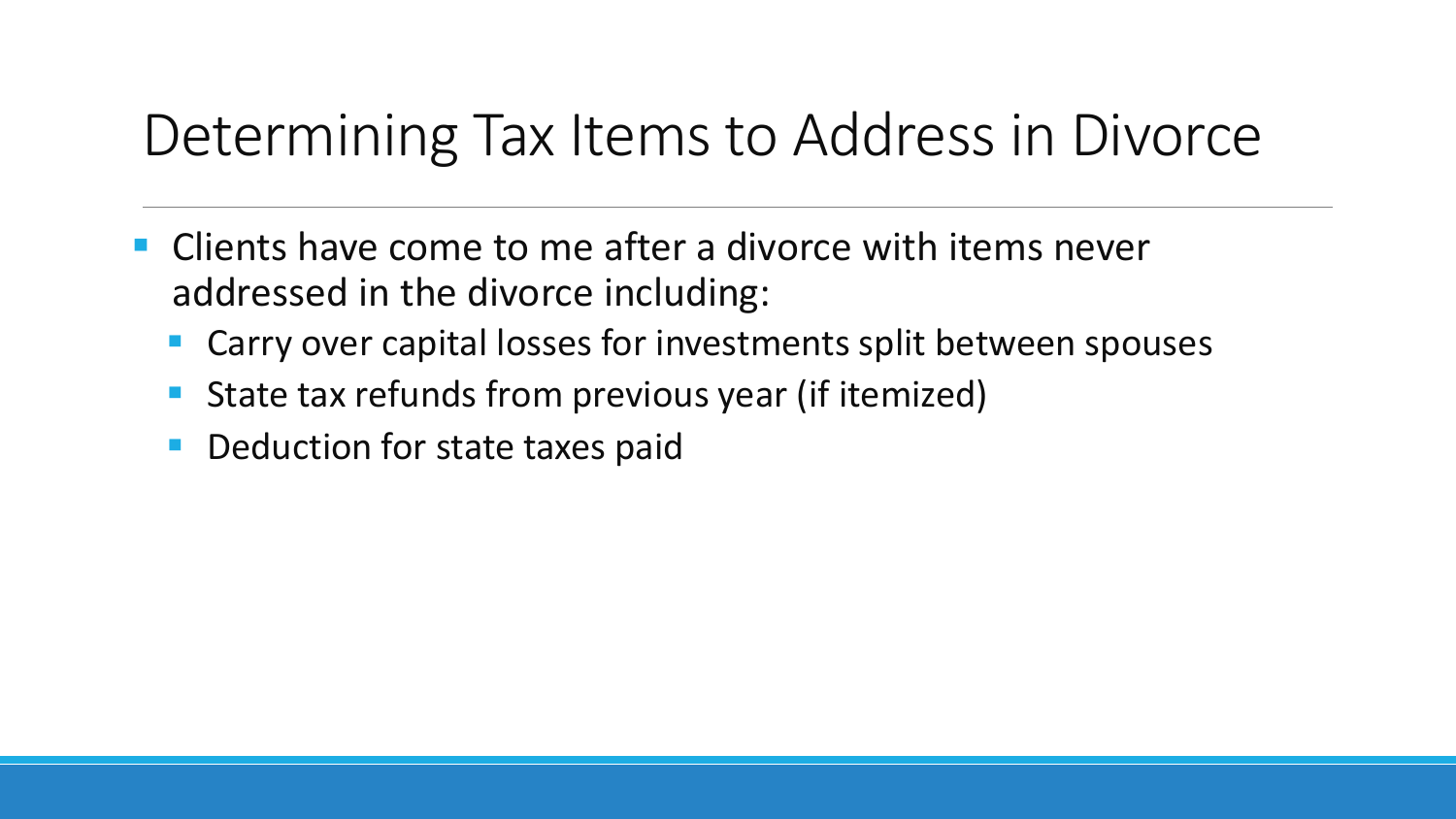### Health Insurance

- **Health insurance coverage** 
	- Joint policy through employment versus covering costs
- **Affordable Care Act Premium Tax Credit**
- **Health insurance payments from joint policy of a sole proprietor** must now be prorated for business owner and dependents only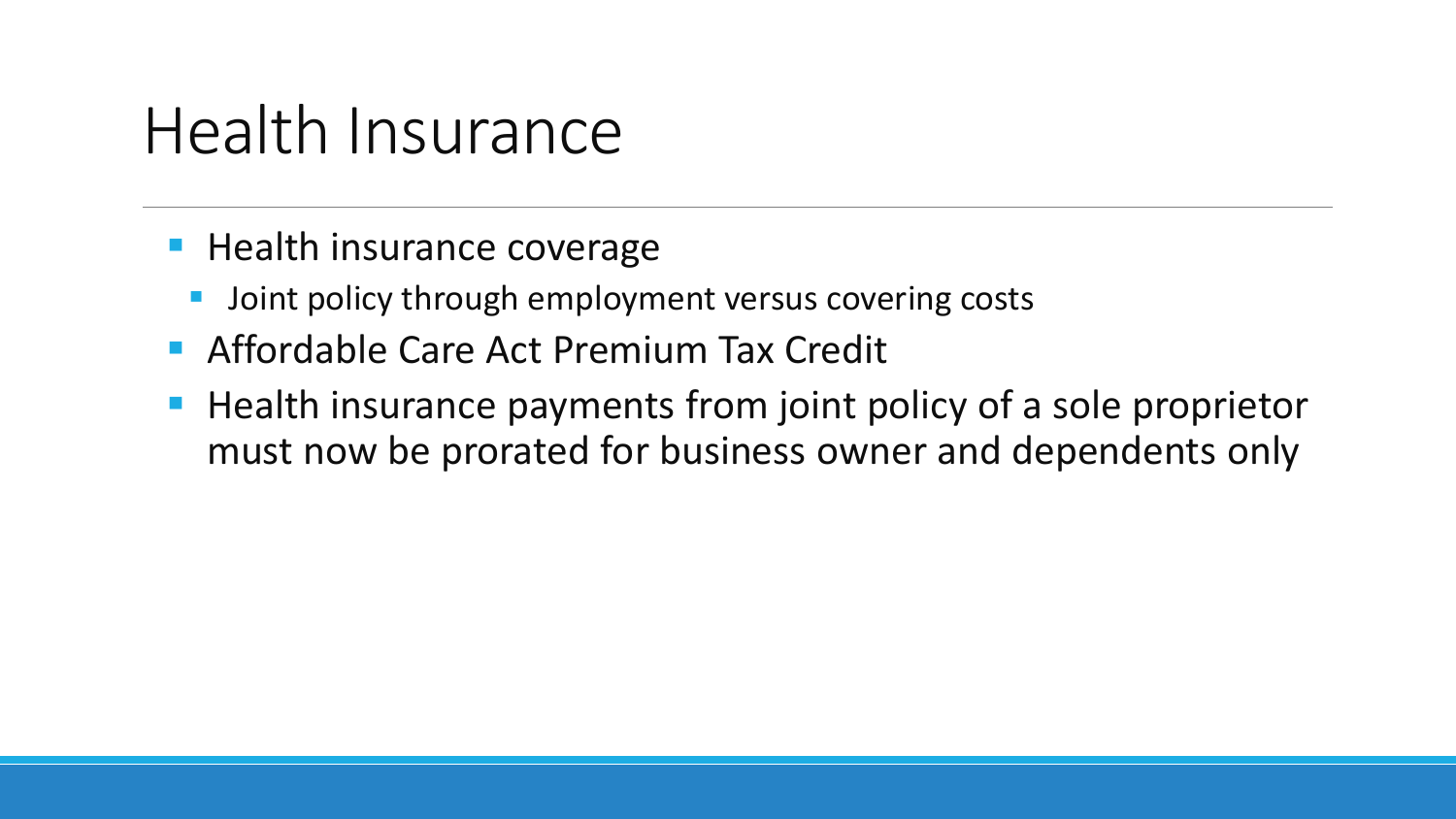## ACA Rules

- MFS allocation must be 50% each
- If divorce is finalized, allocation is ONLY FOR MONTHS THEY WERE MARRIED
	- Allocation is per their agreement
	- If not agreement, allocation is 50% each
	- May want to allocate more to lower income but watch for poverty level
- Family size is based on dependents listed on return
	- Child on return through form 8332 (non-custodial) counts as member of family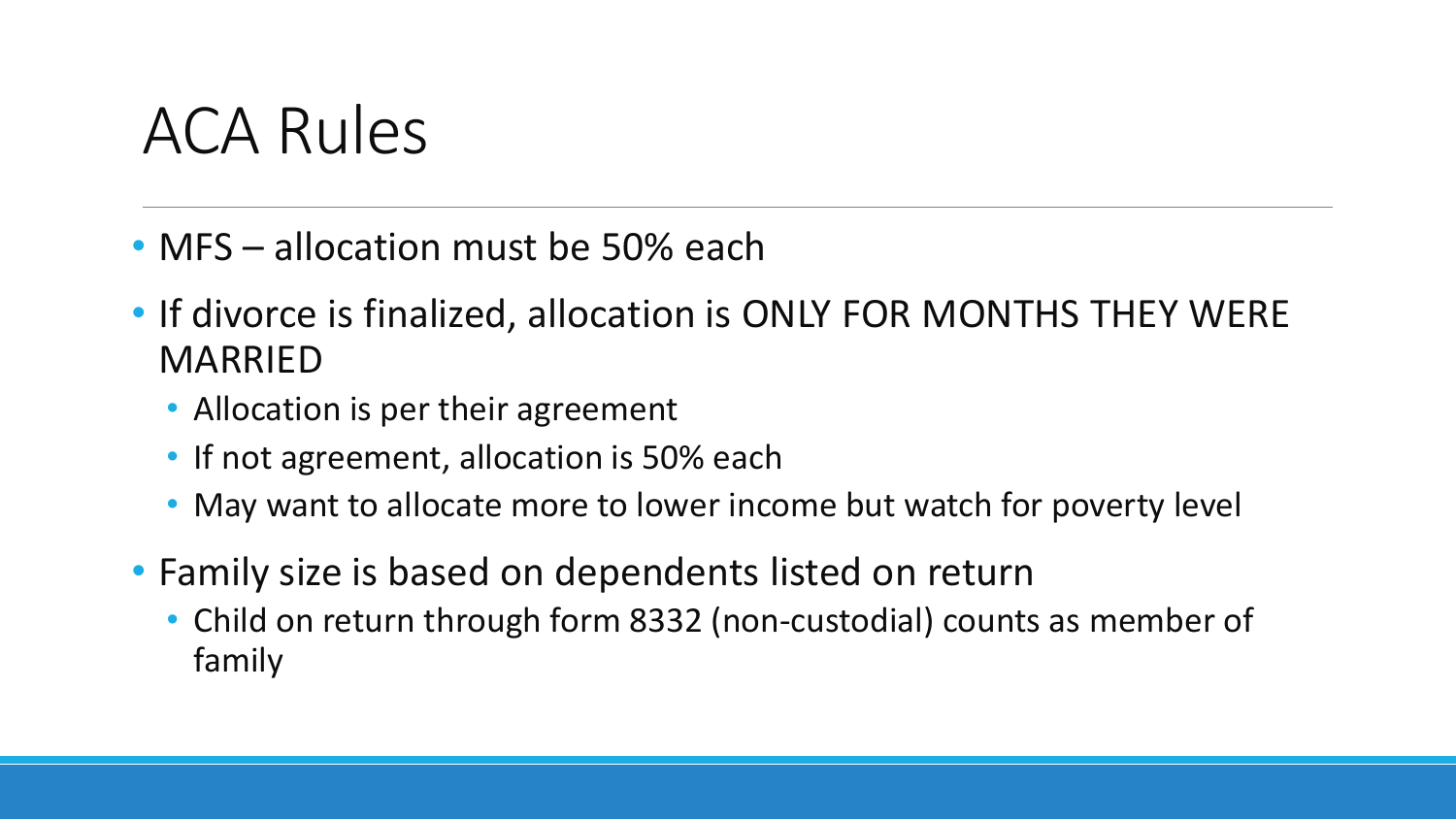# Sole Proprietor Health Insurance

- Kelly and Drew with 2 children
- Drew has Sch. C income and has a family policy
- Before divorce
	- Schedule 1, Line 16
	- \$18,000
- After Divorce
	- Schedule 1 Line 16
	- \$13,500
- Drew is paying the \$18,000 but only getting the deduction of \$13,500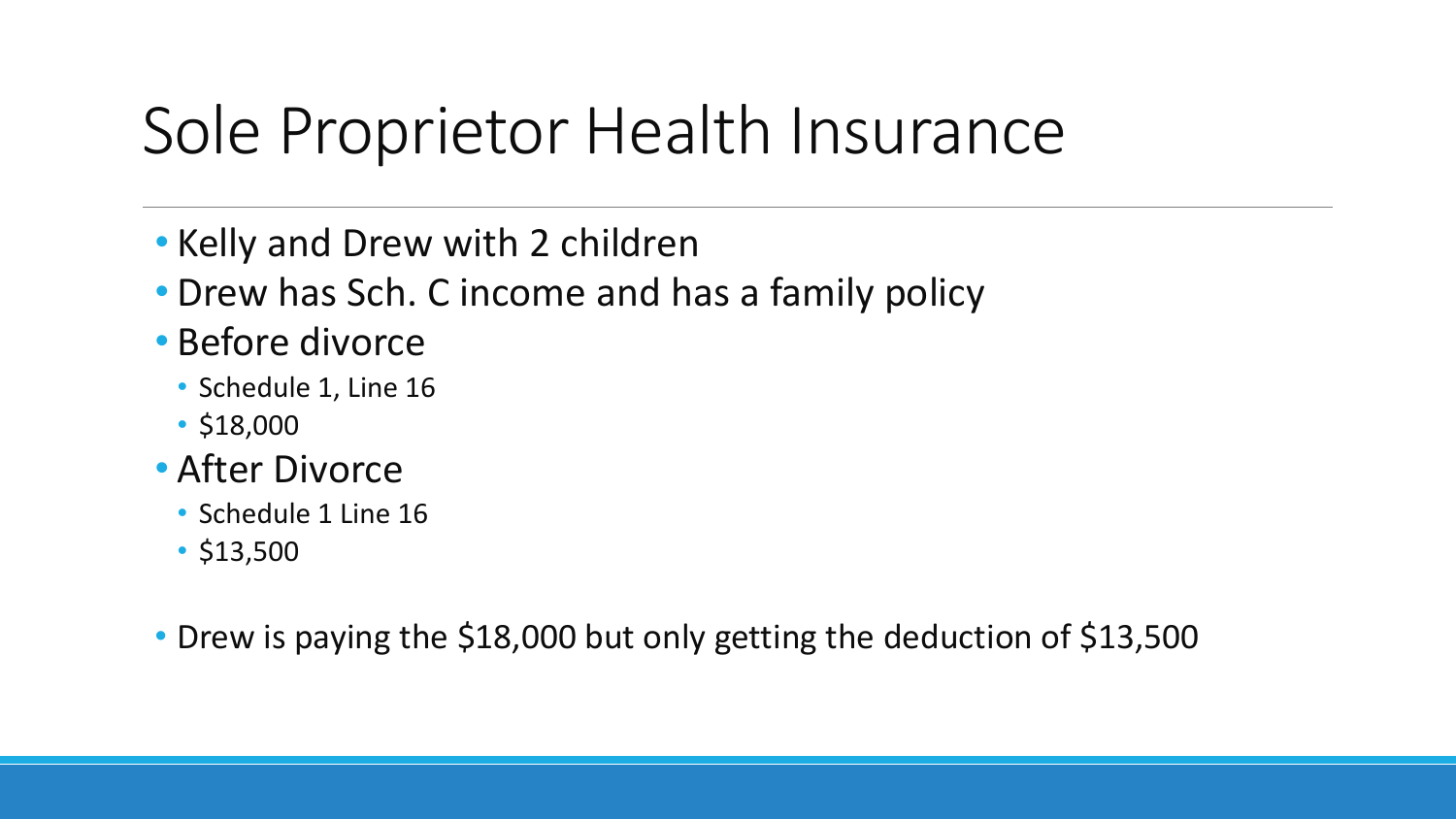# Translating the divorce decree to tax law

**E** Clients often do not understand the divorce decree and applications to tax law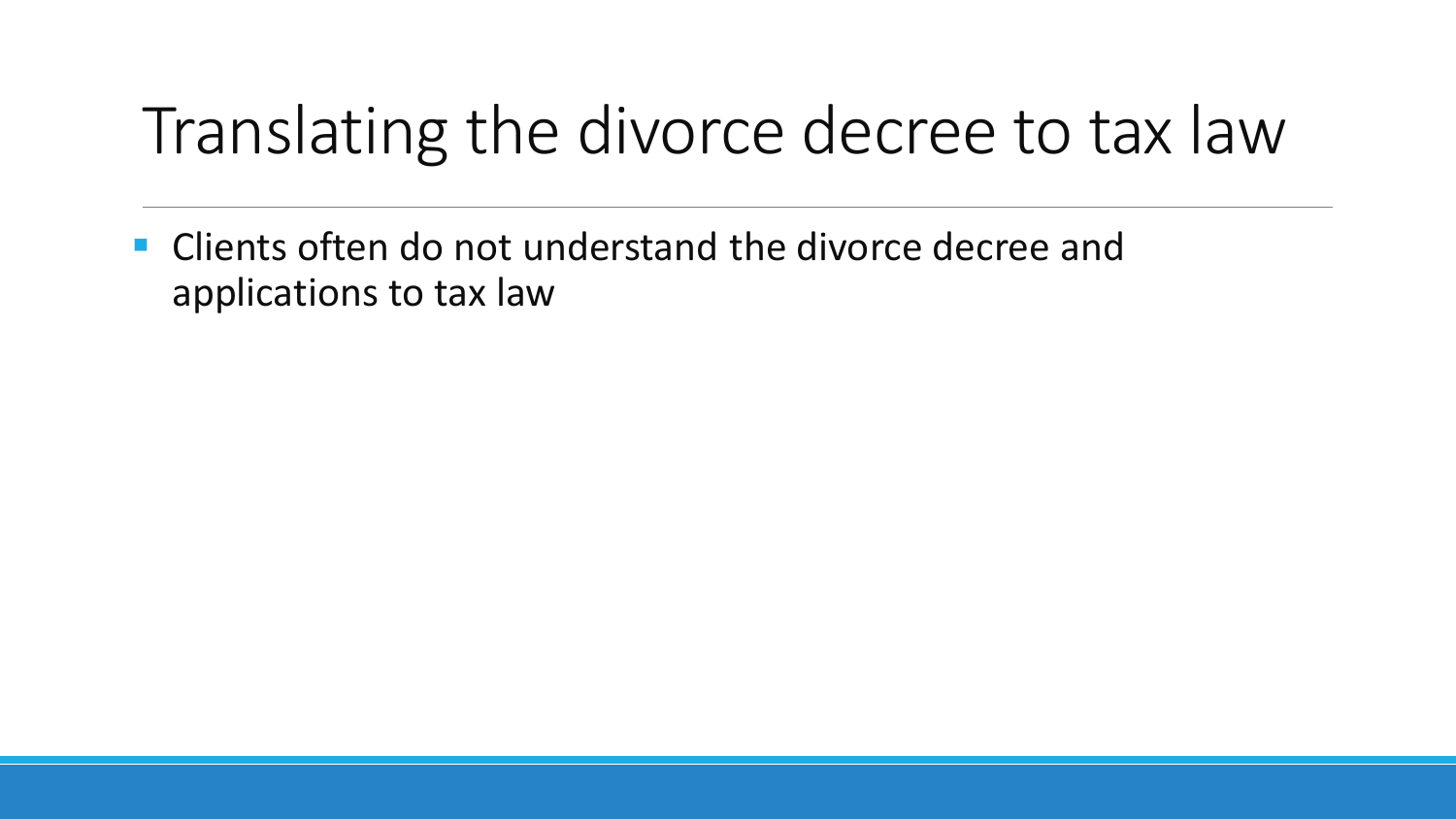### Sample Agreement #1

The parties shall file their state and federal income taxes jointly for calendar year 2020 and shall divide evenly any refunds received or taxes due. Commencing with the calendar year 2021 tax year, the parties shall file individually.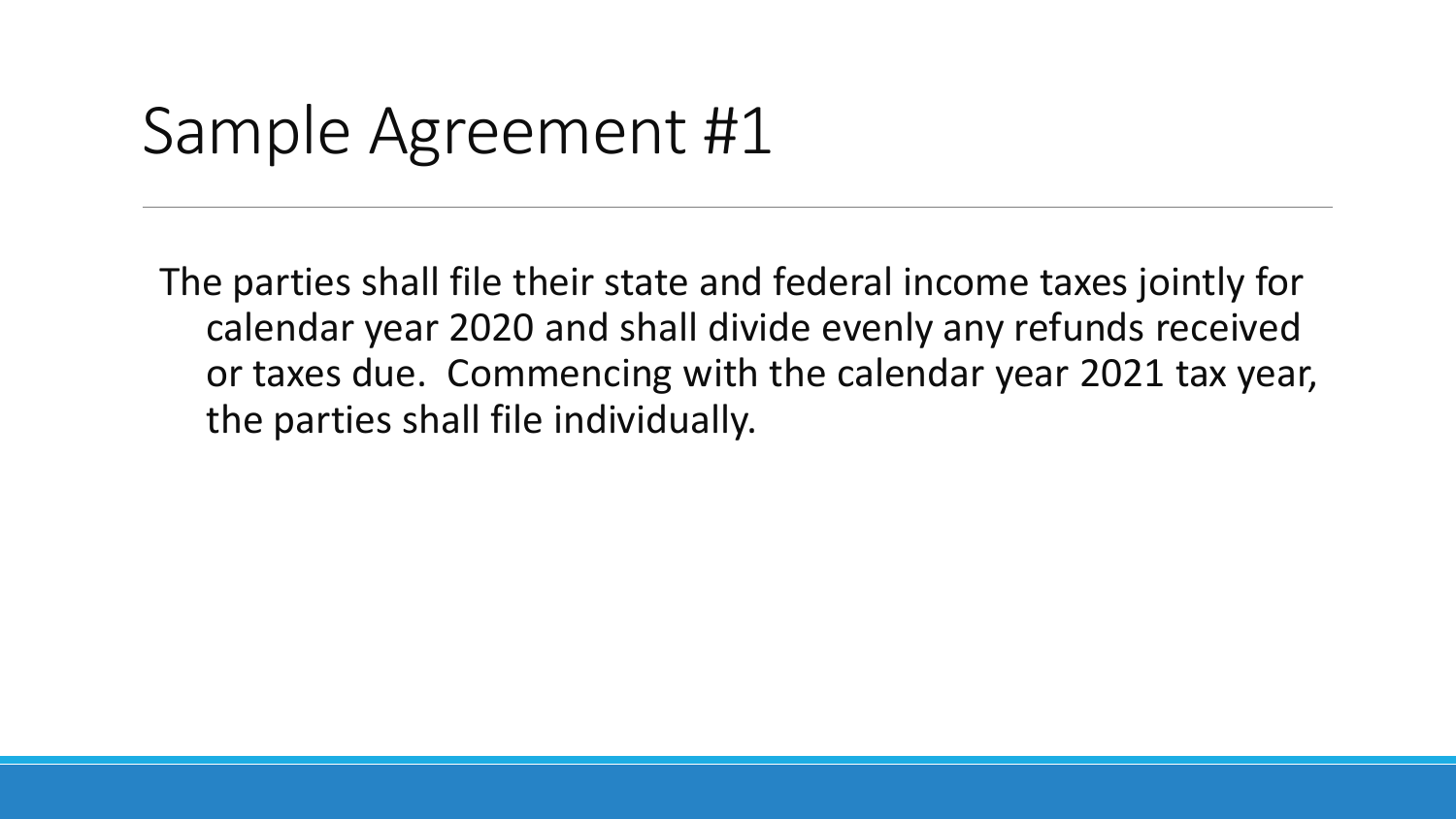#### 1040 Declaration

*Under penalties of perjury, I declare that I have examined this return and accompanying schedules and statements, and to the best of my knowledge and belief, they are true, correct, and complete. Declaration of preparer (other than the taxpayer) is based on all information of which preparer has any knowledge.*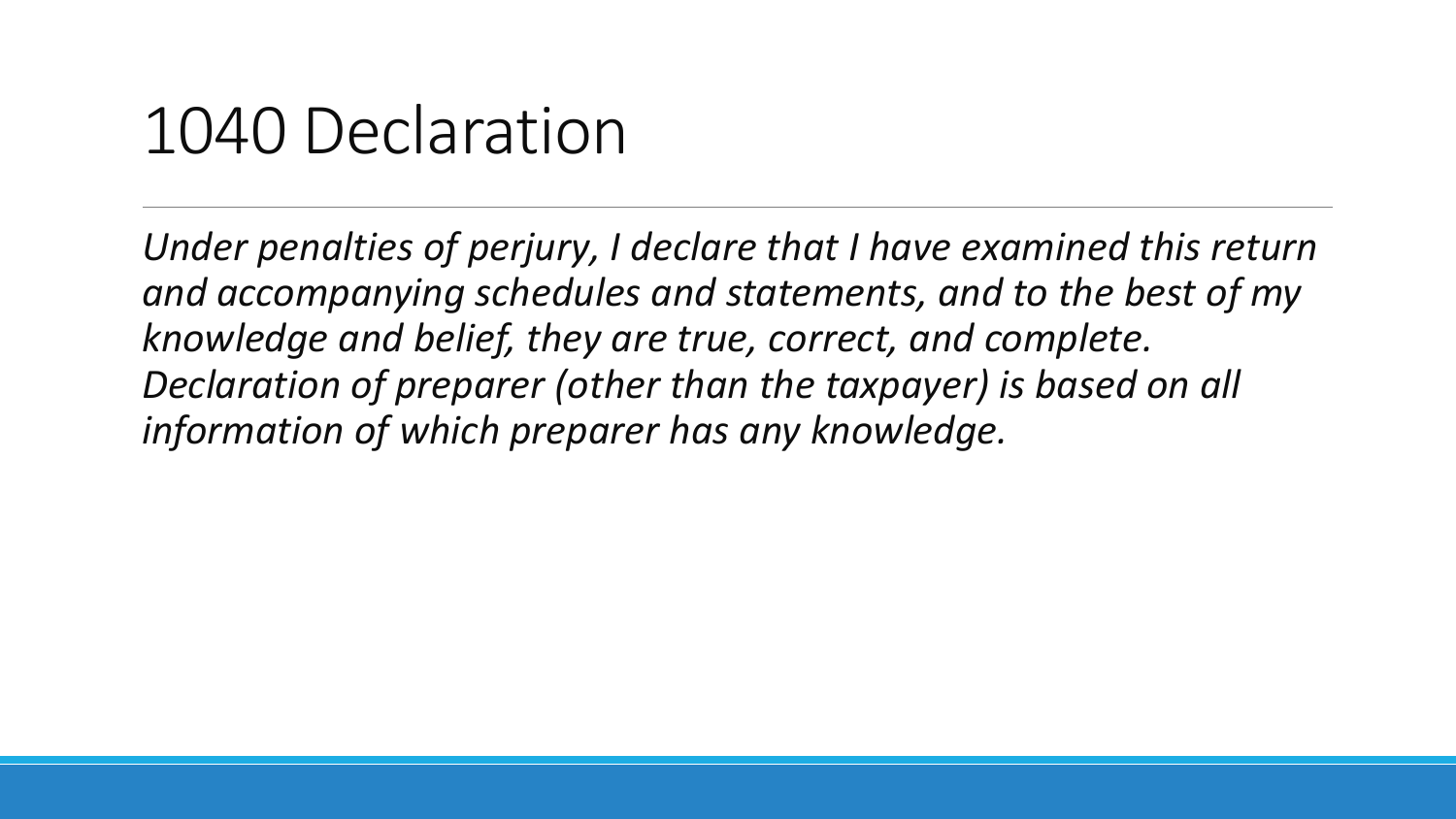# Sample Agreement #2

The Husband shall have the right to claim the child as a dependent on his income tax return in year 1 and every year thereafter until such time as the Wife earns \$XX,000.00 in a calendar year. At that time, the parties will alternate claiming the child on their individual tax returns beginning with Wife.

2 issues

- Sharing tax returns
- Form 8867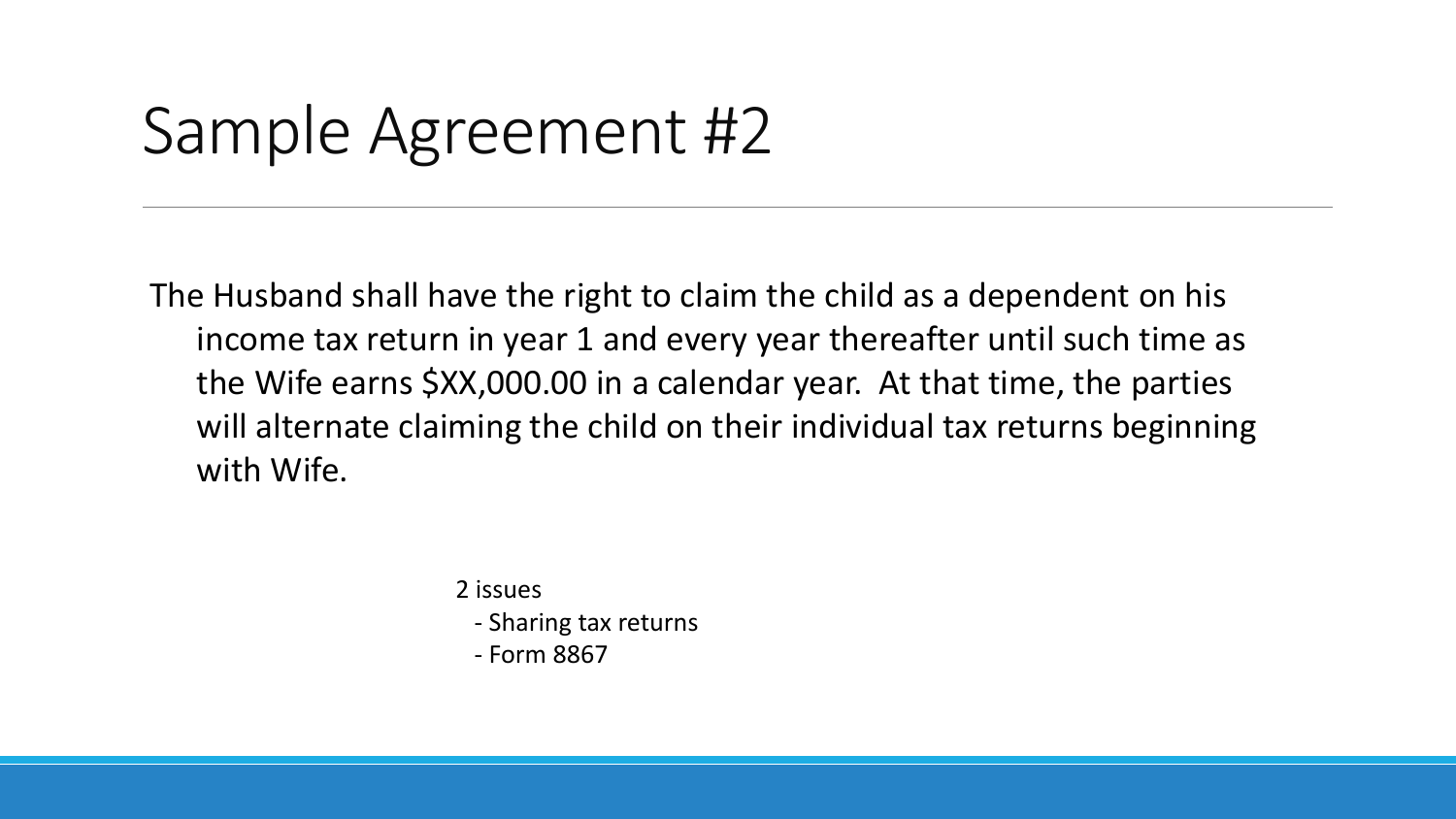# Head of Household Rules

- The IRC (section 2b) defined HOH as an individual who is not married and has a qualifying child or dependent living with them over half the year.
	- **The individual can be married but living separately from the spouse for the last 6 months of** the year or longer.
- **A** qualifying child is:
	- a son, daughter, grandchild, minor sibling, niece, or nephew;
	- **I** living in the same home as the taxpayer for more than half the year;
	- **E** is under 19 years old or under 24 years old and a full-time student or is permanently and totally disabled (section 22(e)(3));
	- **does not provide over half of their own support; and**
	- **E** is not filing a joint return.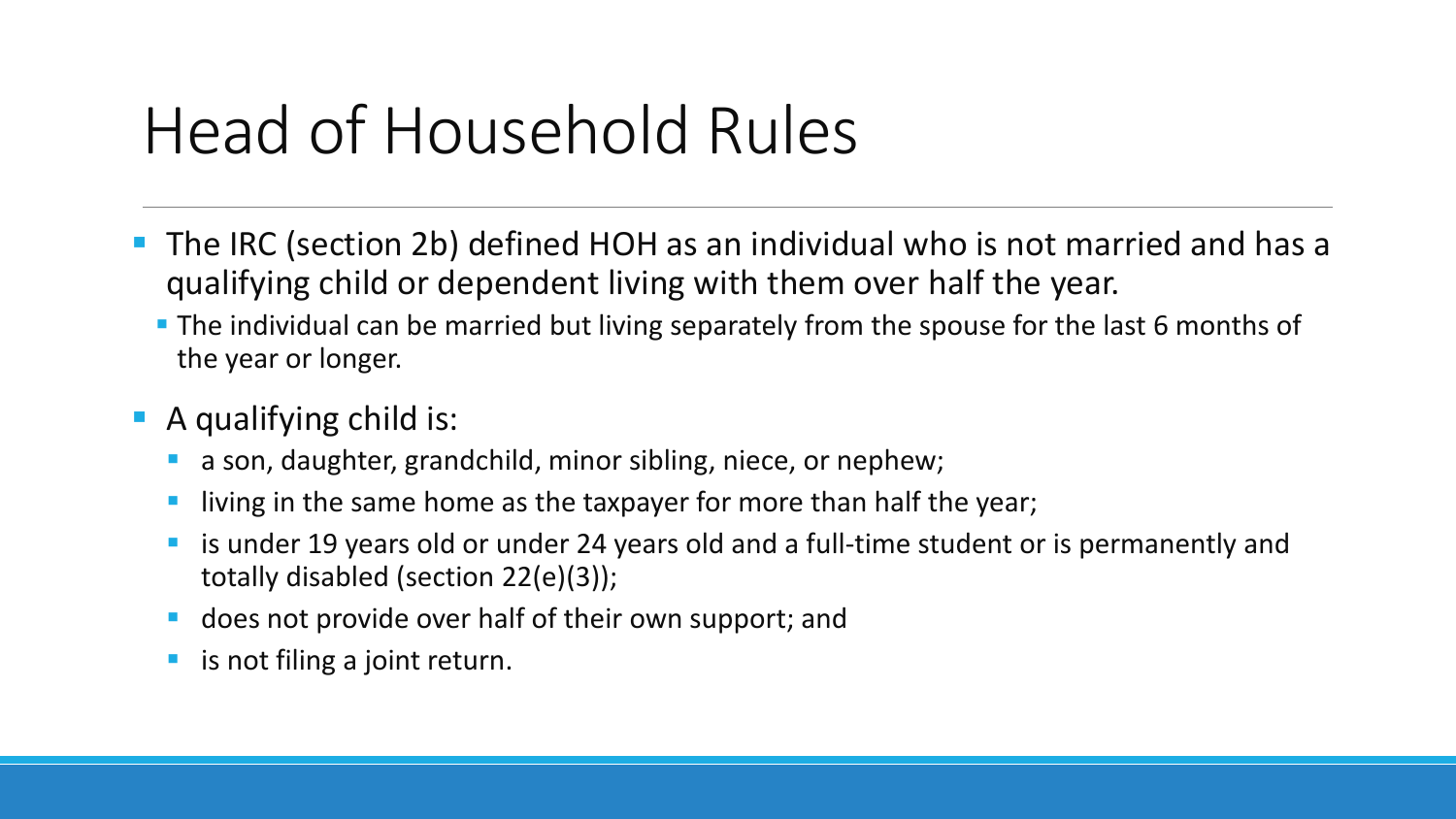#### Form 8332

| (Rev. October 2018)                                    | <b>Release/Revocation of Release of Claim</b><br>to Exemption for Child by Custodial Parent                                          |                                |      |  |  |  |
|--------------------------------------------------------|--------------------------------------------------------------------------------------------------------------------------------------|--------------------------------|------|--|--|--|
| Department of the Treasury<br>Internal Revenue Service | Attach a separate form for each child.<br>Go to www.irs.gov/Form8332 for the latest information.                                     | Sequence No. 115               |      |  |  |  |
| Name of noncustodial parent                            |                                                                                                                                      | Noncustodial parent's          |      |  |  |  |
|                                                        |                                                                                                                                      | social security number (SSN) ▶ |      |  |  |  |
|                                                        | Note: This form also applies to some tax benefits, including the child tax credit, additional child tax credit, and credit for other |                                |      |  |  |  |
|                                                        | dependents. It doesn't apply to other tax benefits, such as the earned income credit, dependent care credit, or head of household    |                                |      |  |  |  |
|                                                        | filing status. See the instructions and Pub. 501.                                                                                    |                                |      |  |  |  |
| Part I                                                 | <b>Release of Claim to Exemption for Current Year</b>                                                                                |                                |      |  |  |  |
|                                                        |                                                                                                                                      |                                |      |  |  |  |
| I agree not to claim an exemption for                  |                                                                                                                                      |                                |      |  |  |  |
|                                                        |                                                                                                                                      | Name of child                  |      |  |  |  |
| for the tax year 20                                    |                                                                                                                                      |                                |      |  |  |  |
|                                                        |                                                                                                                                      |                                |      |  |  |  |
|                                                        |                                                                                                                                      |                                |      |  |  |  |
|                                                        | Signature of custodial parent releasing claim to exemption                                                                           | <b>Custodial parent's SSN</b>  | Date |  |  |  |
|                                                        | Note: If you choose not to claim an exemption for this child for future tax years, also complete Part II.                            |                                |      |  |  |  |
| Part II                                                | Release of Claim to Exemption for Future Years (If completed, see Noncustodial Parent on page 2.)                                    |                                |      |  |  |  |
|                                                        |                                                                                                                                      |                                |      |  |  |  |
|                                                        | I agree not to claim an exemption for the control of the control of the control of the control of the control of                     |                                |      |  |  |  |
|                                                        |                                                                                                                                      | Name of child                  |      |  |  |  |
| for the tax year(s)                                    |                                                                                                                                      |                                |      |  |  |  |
|                                                        | (Specify, See instructions.)                                                                                                         |                                |      |  |  |  |
|                                                        |                                                                                                                                      |                                |      |  |  |  |
|                                                        | Signature of custodial parent releasing claim to exemption                                                                           | Custodial parent's SSN         | Date |  |  |  |
| Part III                                               | Revocation of Release of Claim to Exemption for Future Year(s)                                                                       |                                |      |  |  |  |
|                                                        |                                                                                                                                      |                                |      |  |  |  |
|                                                        | I revoke the release of claim to an exemption for                                                                                    |                                |      |  |  |  |
|                                                        |                                                                                                                                      | Name of child                  |      |  |  |  |
|                                                        | for the tax year(s) <b>Exercise 2008</b>                                                                                             |                                |      |  |  |  |
|                                                        | (Specify, See instructions.)                                                                                                         |                                |      |  |  |  |
|                                                        |                                                                                                                                      |                                |      |  |  |  |
|                                                        | Signature of custodial parent revoking the release of claim to exemption                                                             | <b>Custodial parent's SSN</b>  | Date |  |  |  |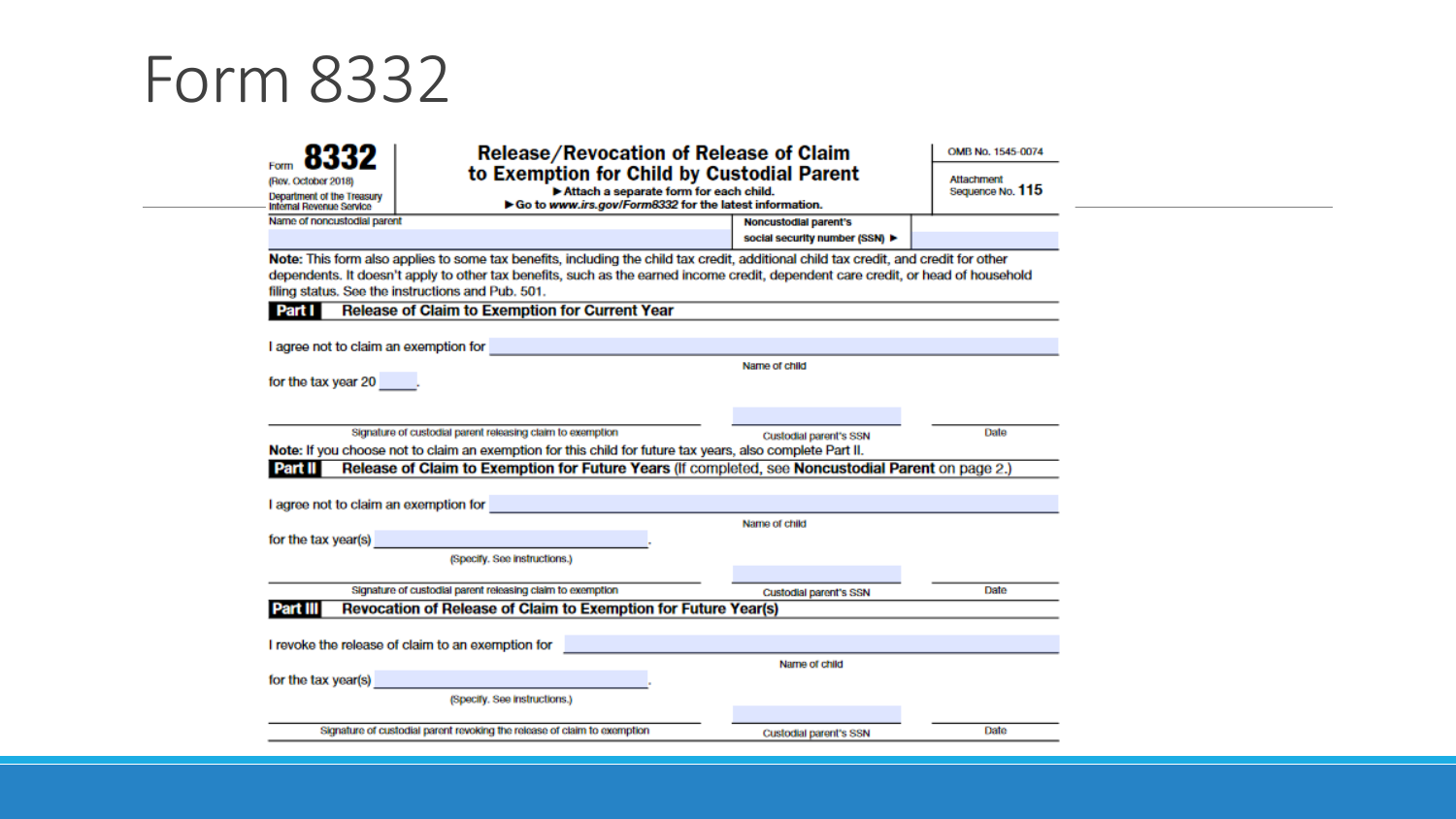# Other Credits and Deductions

- **HOH**
- **CTC**
- Dependent Care Credits
	- Only to HOH
	- But what if we split the cost each year?
- **Tuition Credits and Deductions** 
	- Only to HOH
- **Affordable Care Act Premium Credits** 
	- **Includes all children even if CTC only (and their income)**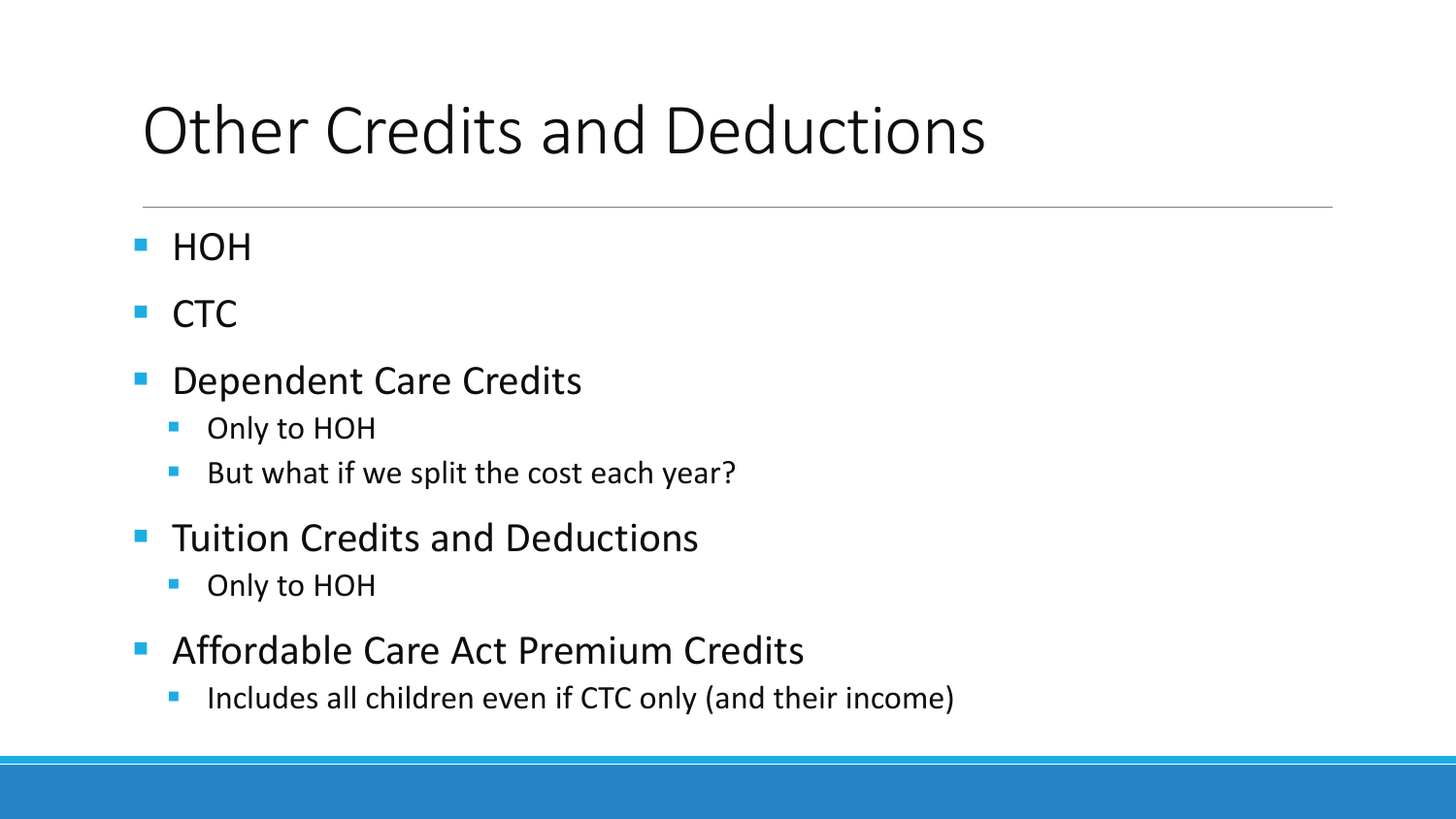## Stimulus Payments

- Pre-paid based on 2018 or 2019 returns
- Kelly was custodial parent and claimed child in 2019 and 2021
	- Received all 3 stimulus payments
- Drew was custodial parent and claimed child in 2020
	- Received  $1^{st}$  (\$500)and  $2^{nd}$  (\$600) stimulus payments via recovery rebate credit
	- Will not get 3<sup>rd</sup> because based on 2021
- What if Drew filed 2020 early?
	- Likely got 3<sup>rd</sup> for child.
- Double dipping -- unfortunately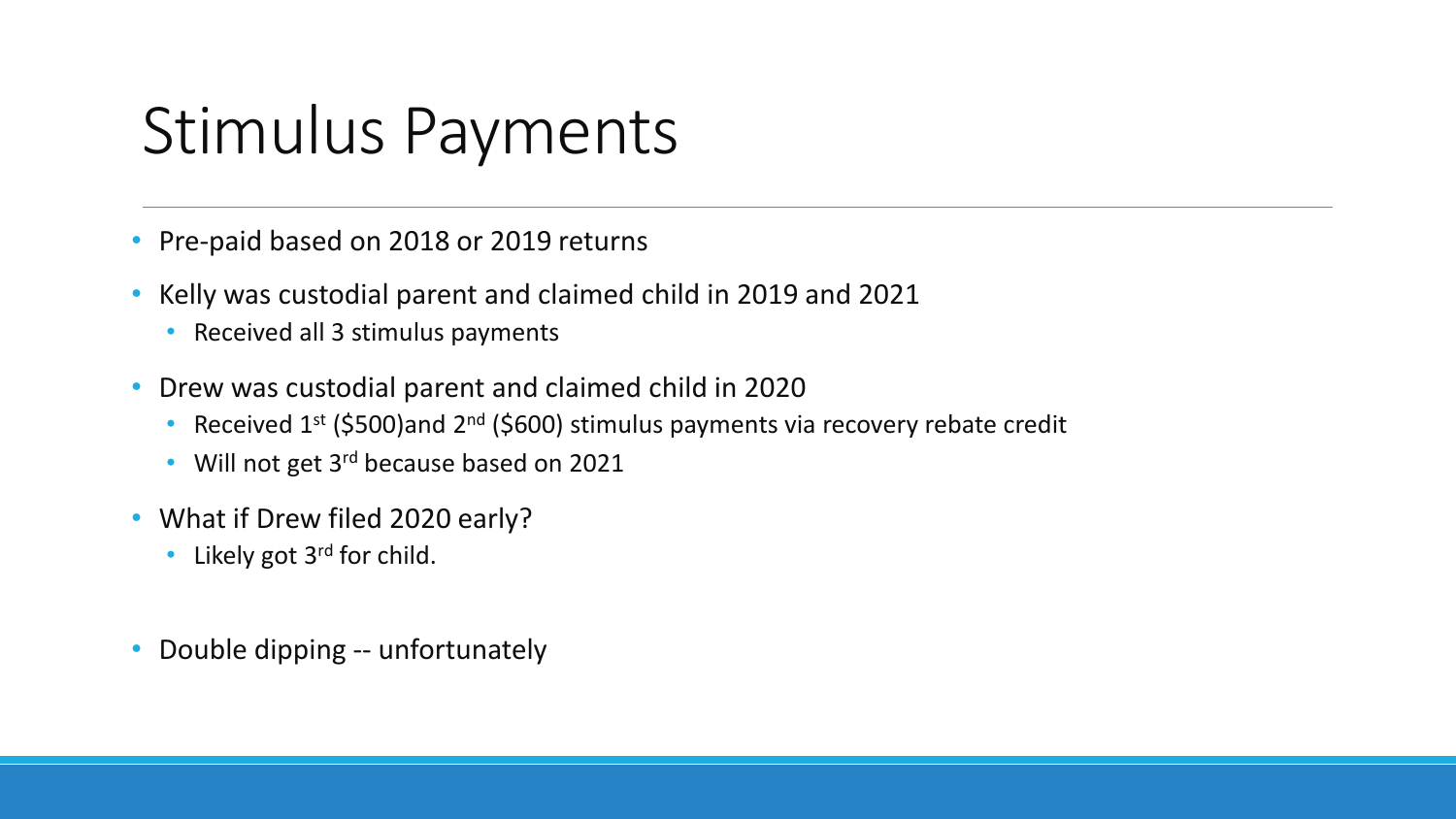# New CTC

- Includes 17 year olds
	- But many divorce decrees already settled with expectation of ODC instead of CTC
- Credits
	- CTC was \$2,000 for children 16 or younger, income limit of \$200k (\$400k MFJ)
	- New CTC is \$3,600 (under 6 yr old) and \$3,000 (6-17), income limit is \$75,000 (\$150,000 MFJ)
		- Phases out
		- Can get old CTC is don't qualify for new CTC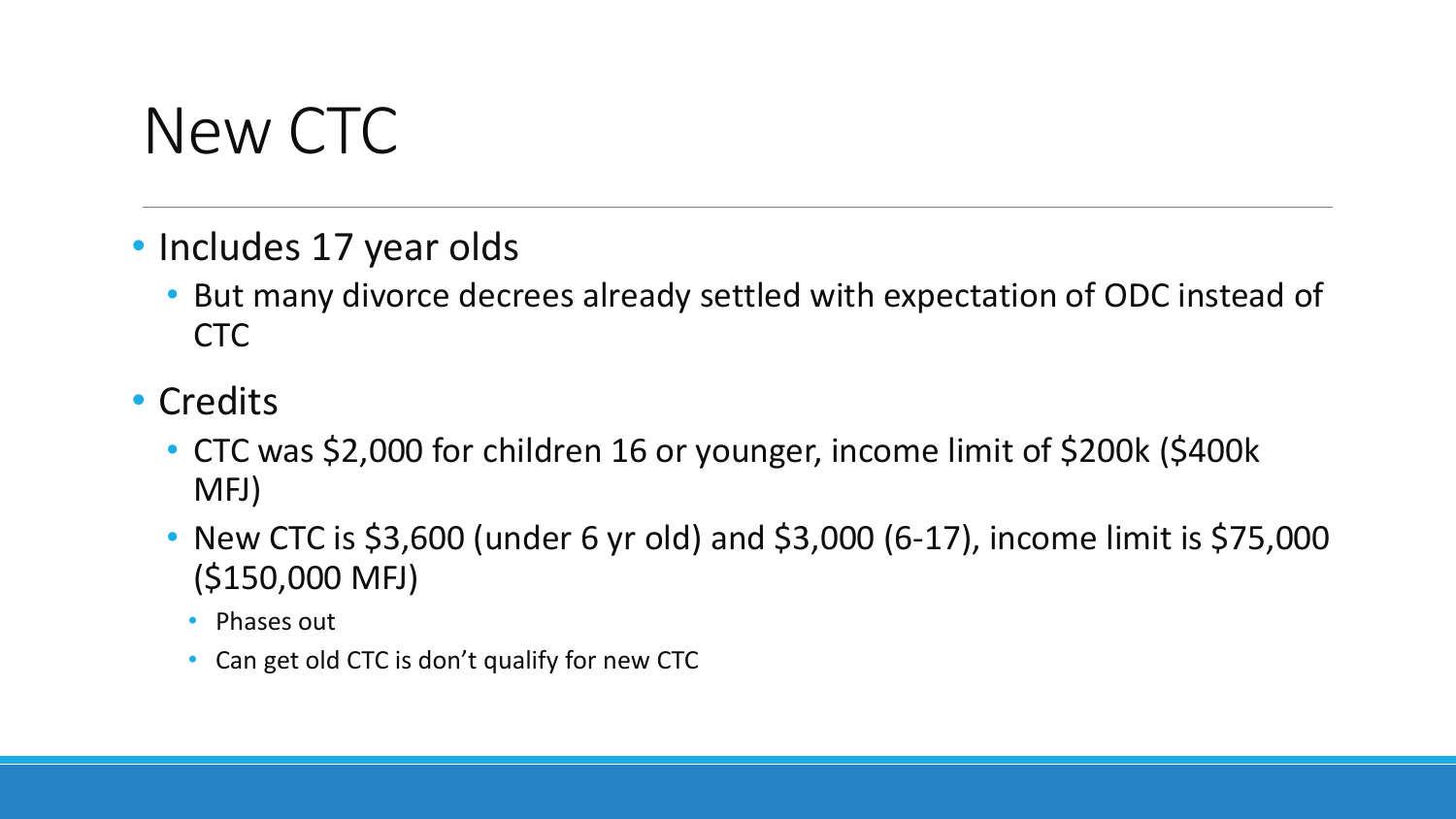# Advanced CTC

- Payments of 1/12 July December
- Remaining on tax return
- Based on 2020 return
- What about shared custody
	- Opt-out!!!!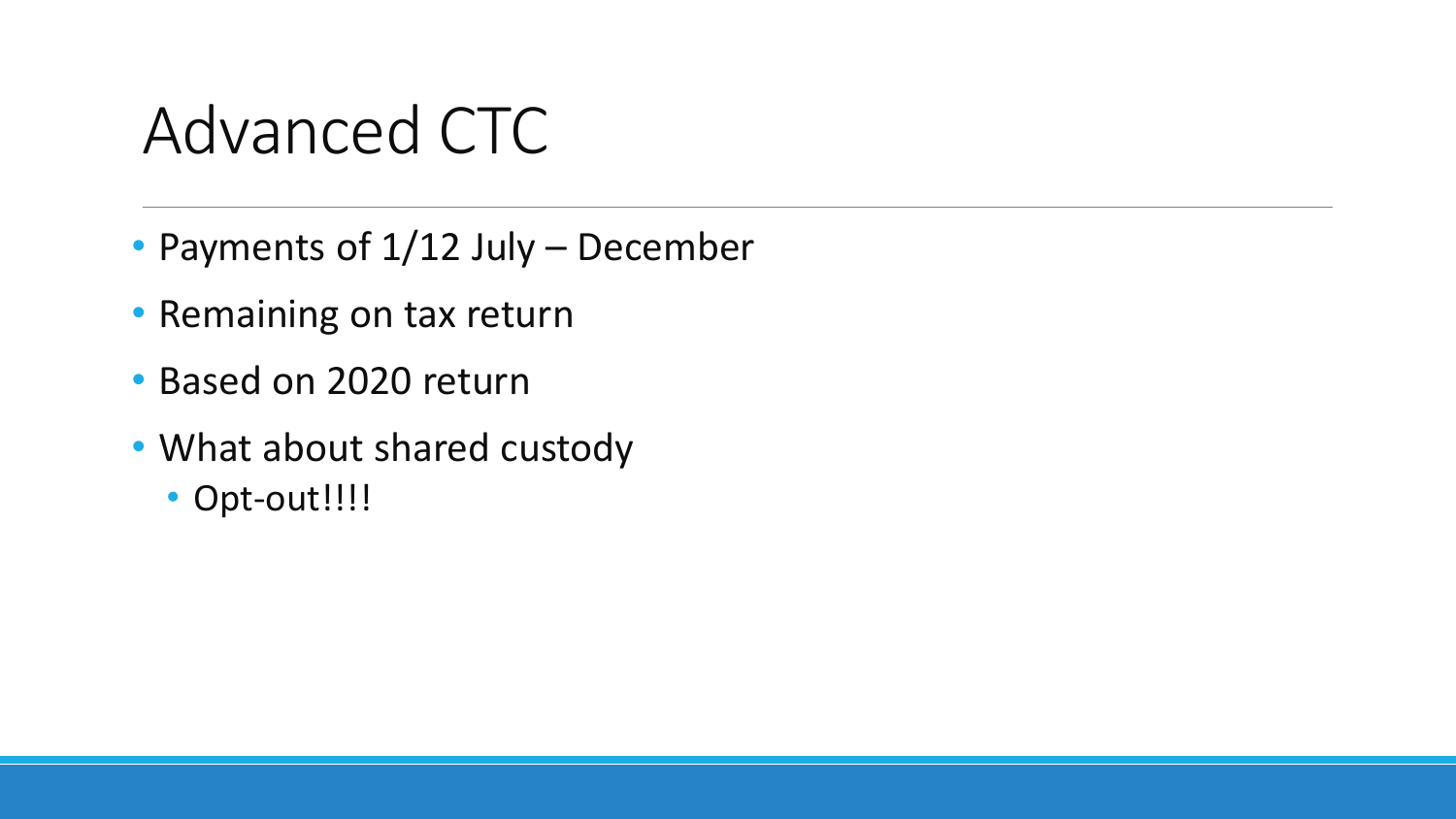### Sample Agreement #3

Should there be issued a deficiency assessment in connection with any joint tax returns 2. (heretofore or hereafter filed), the Party notified thereof shall promptly notify the other in writing. The Party whose error or omission shall have caused said deficiency shall pay the amount ultimately determined to be due thereon, together with interest and penalties, if any, and any and all other expenses that may be incurred in connection therewith should 어떤 없이다. said Party elect to contest said deficiency assessment.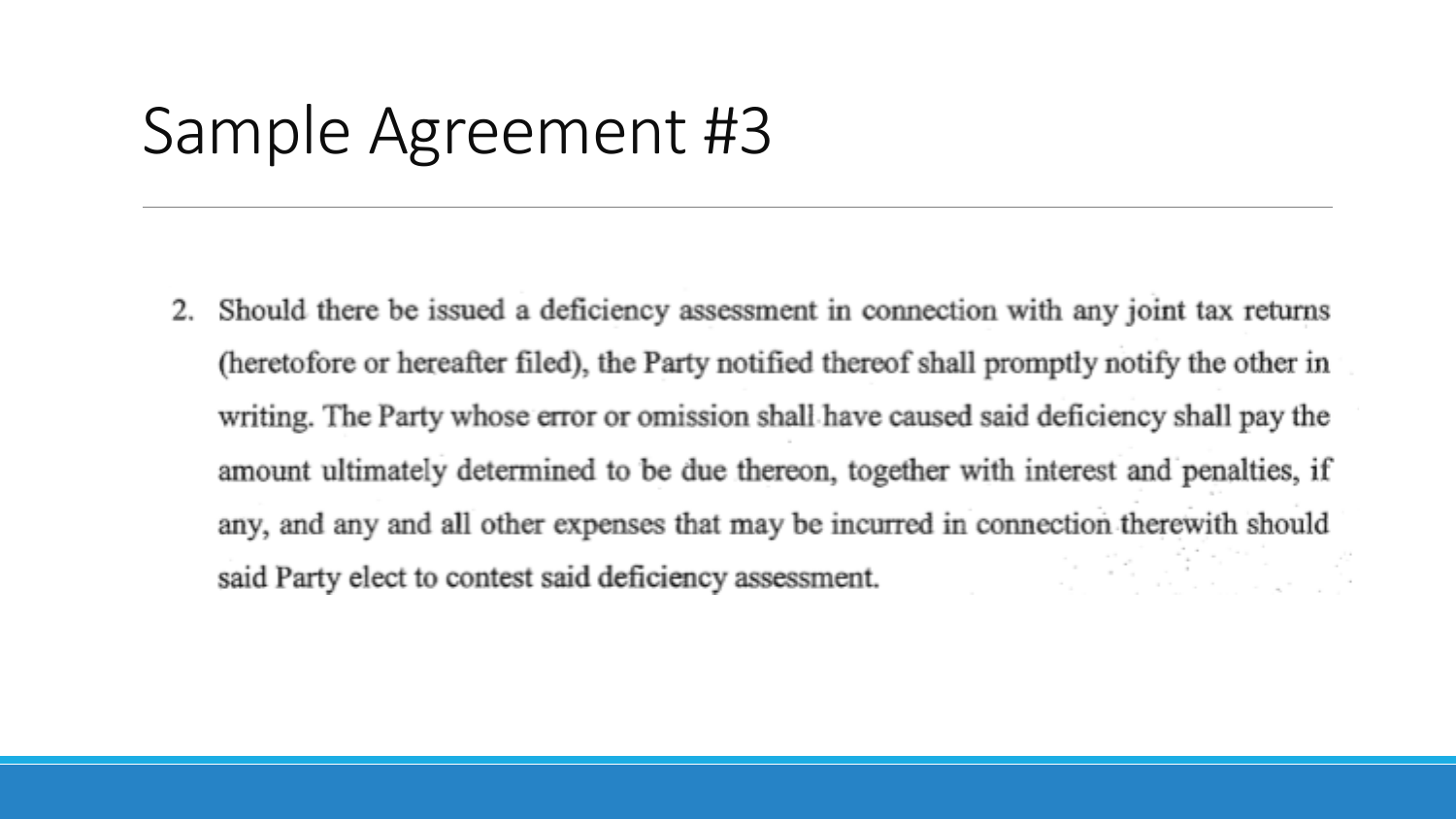## Sample Agreement #4

- Background: Wife "owns" sole proprietorship allowing it to be considered a woman-owned business. Husband does the majority of the work.
- **Divorce Decree: Husband assumes ownership of business and** residential home. Wife receives some compensation and both vacation condos.
- **Filing of last return as a couple was left undecided.**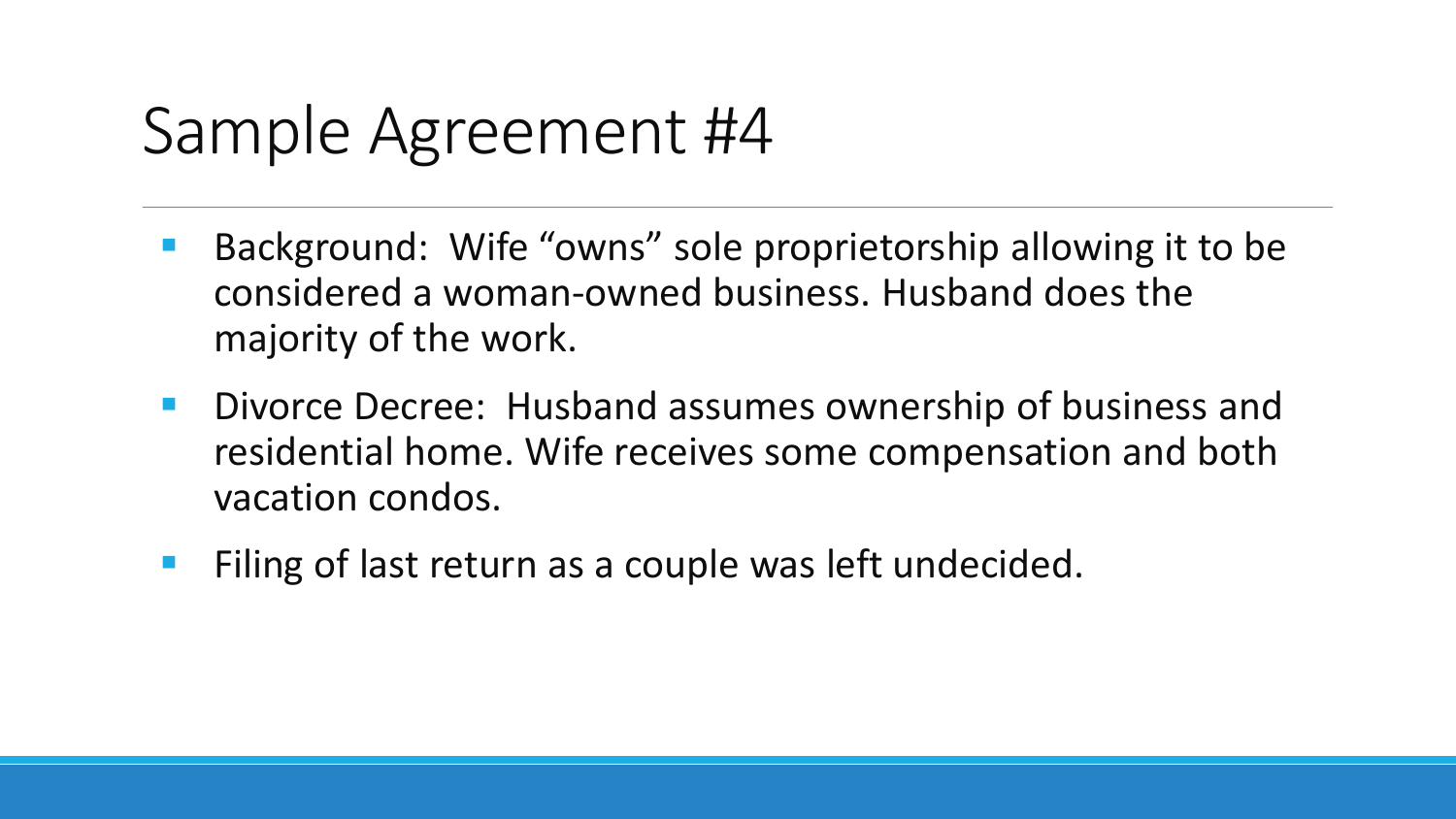### Other Issues

■ Couple decides to get an annulment

- **Amended returns** 
	- **Costly to prepare**
	- **Likely to owe**
- **HOH** rules
	- Children go to the parent who earns the most unless you can prove other parent paid most of household expenses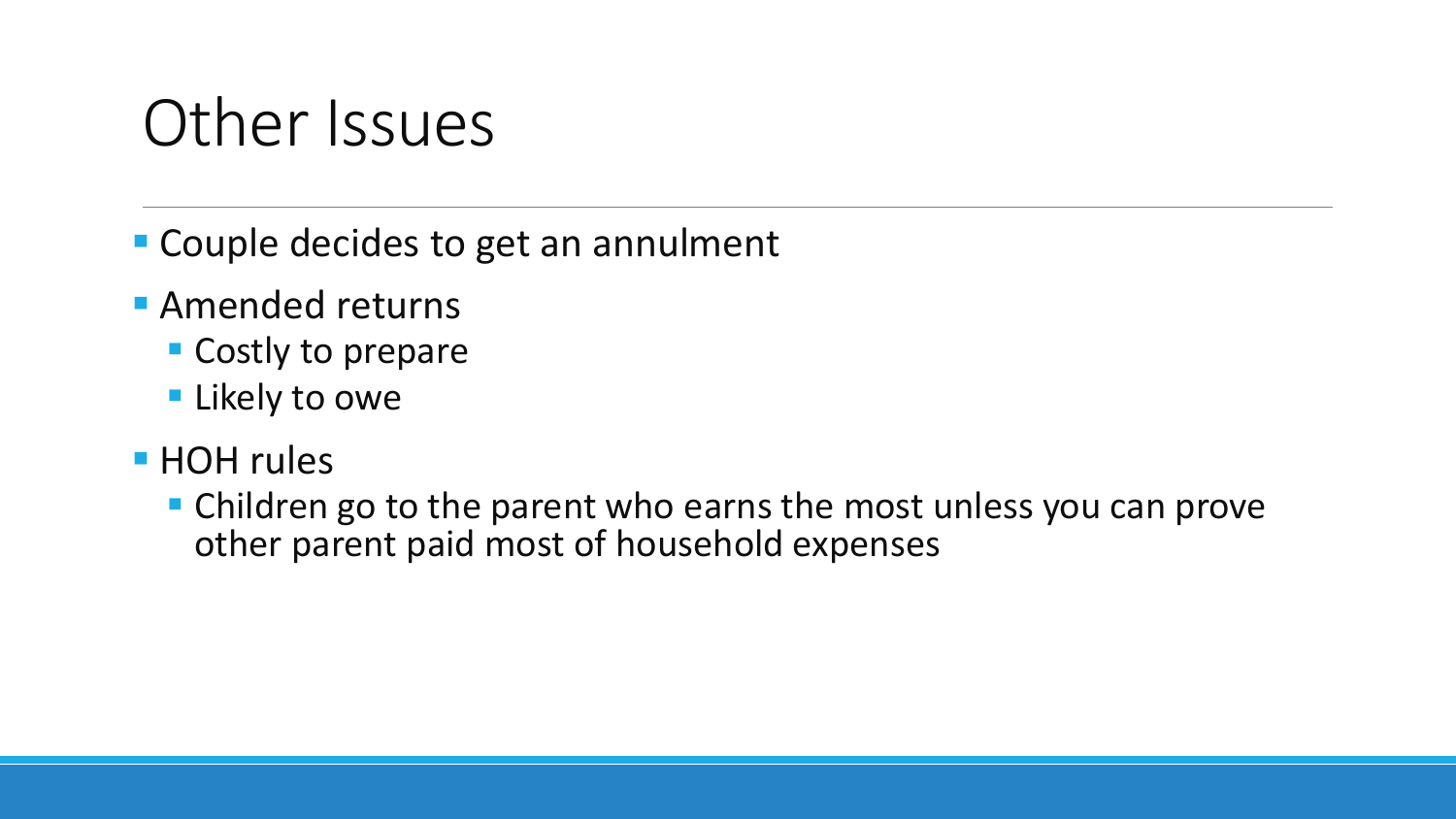#### Other Issues

■ Child support is set at \$1000/month. If provider's adjusted gross income rises above \$180,000, then child support increases by . . .

■ What about remarrying and the new spouse's income, SS# and children showing up on the tax return?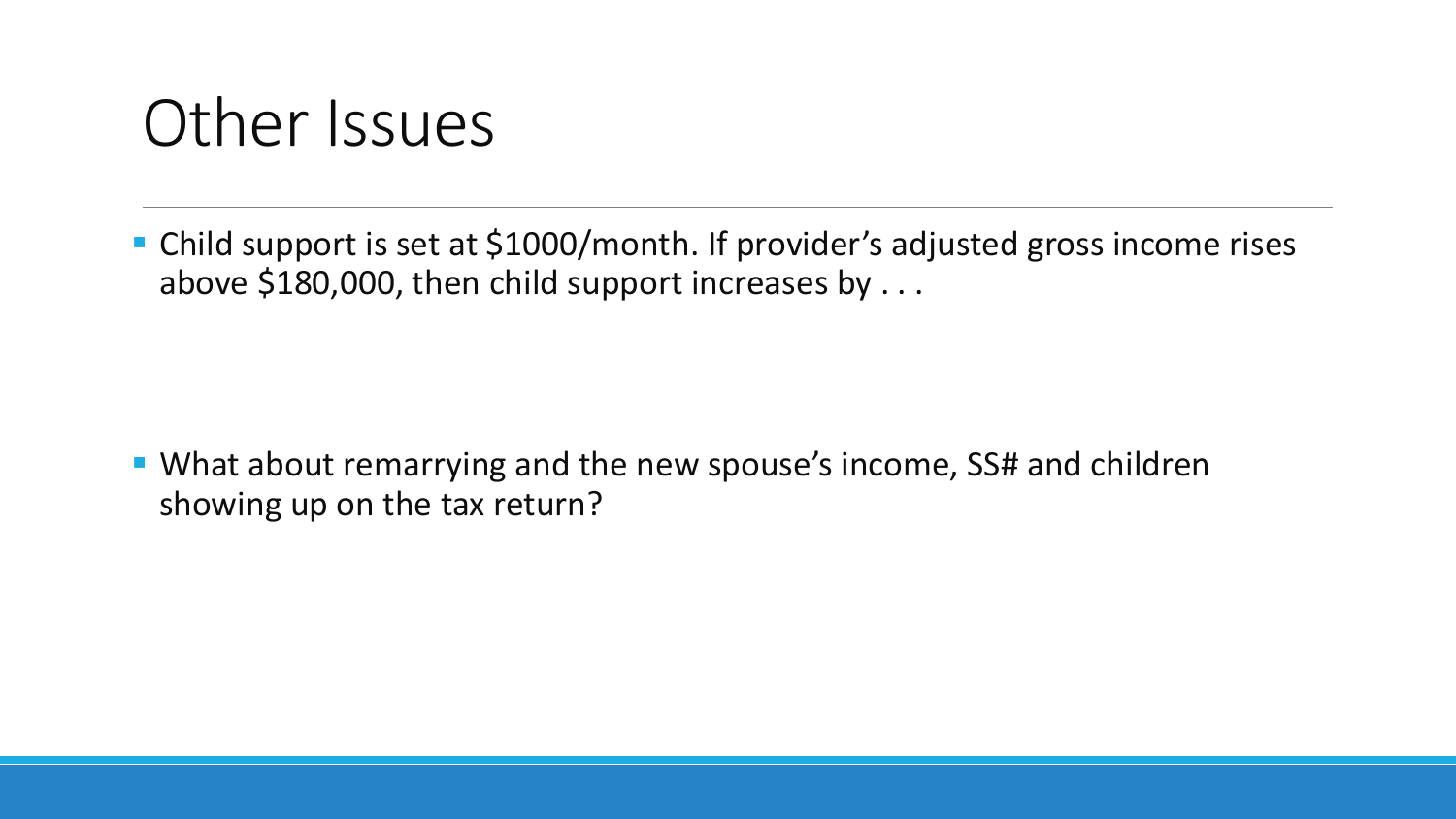# Questions?

#### BETH LOGAN

TAXES@KOZLOG.COM 978-710-5361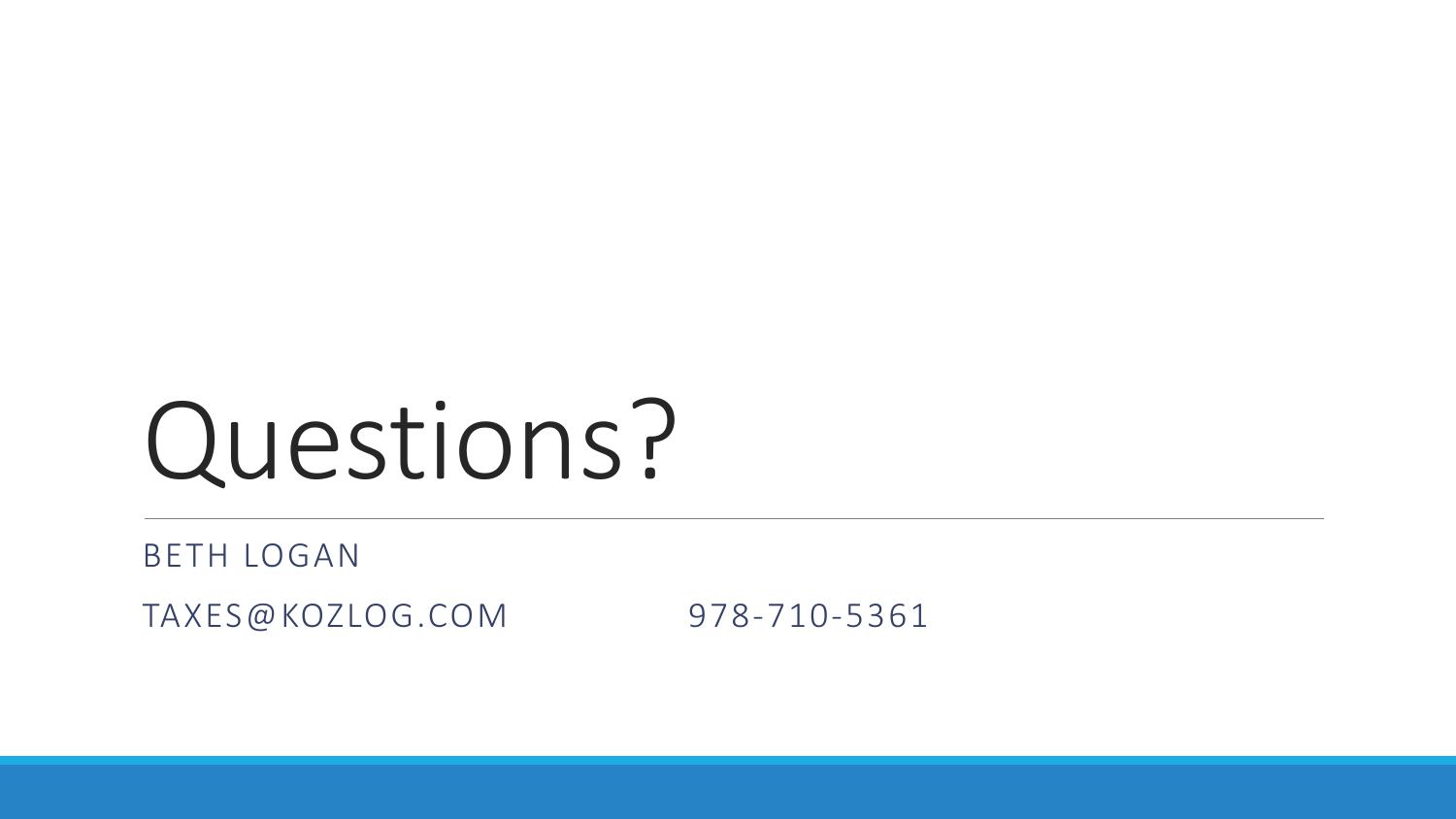# Example 5: Self-employed

Self-employed with \$35,000 in profit

HoH with one child

\$2000 put in retirement

\$4800 in premiums of which half is APTC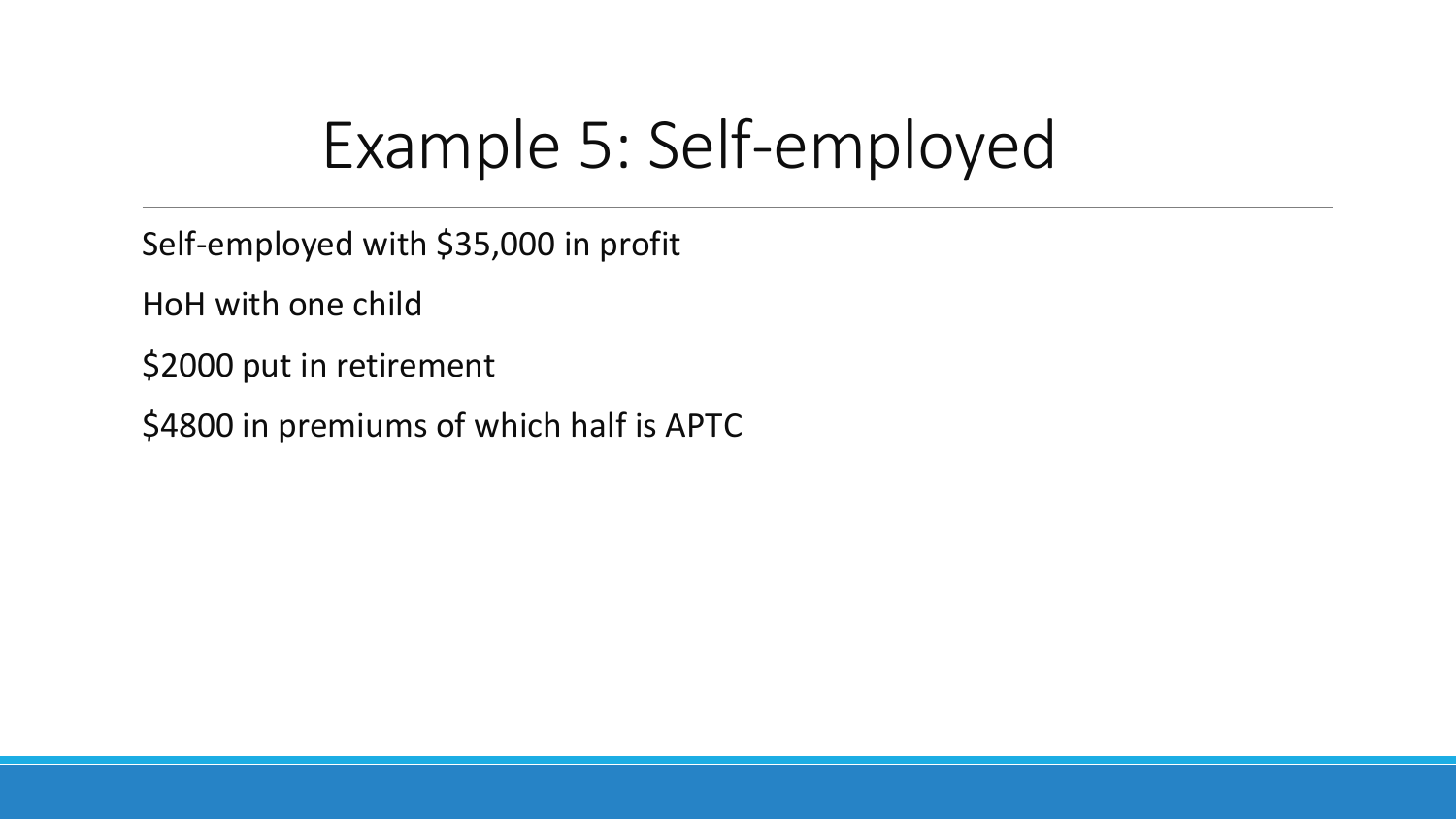## Worksheet calculations

| Worksheet W                            |          |                         |
|----------------------------------------|----------|-------------------------|
| income (line 22, 8b, and non-taxed SS) | \$35,000 |                         |
| foregin income                         | \$0      |                         |
| less some deductions                   | \$2,000  |                         |
| income less deductions                 | \$33,000 |                         |
| <b>Specified Premiums</b>              |          | \$4,800 \$400/mn        |
| <b>APTC</b>                            |          | \$2,400 \$200/mn        |
| excess premiums paid by SE (line 5-6)  | \$2,400  |                         |
| household income                       | \$30,600 |                         |
|                                        |          | \$600 (\$300 if single) |
|                                        | \$30,000 |                         |
| poverty level                          | \$15,510 |                         |
|                                        |          | 193.42% If >200%, then  |
| excess premiums +\$600                 | \$3,000  |                         |
| smaller of line above or line 5        | \$3,000  |                         |
|                                        |          |                         |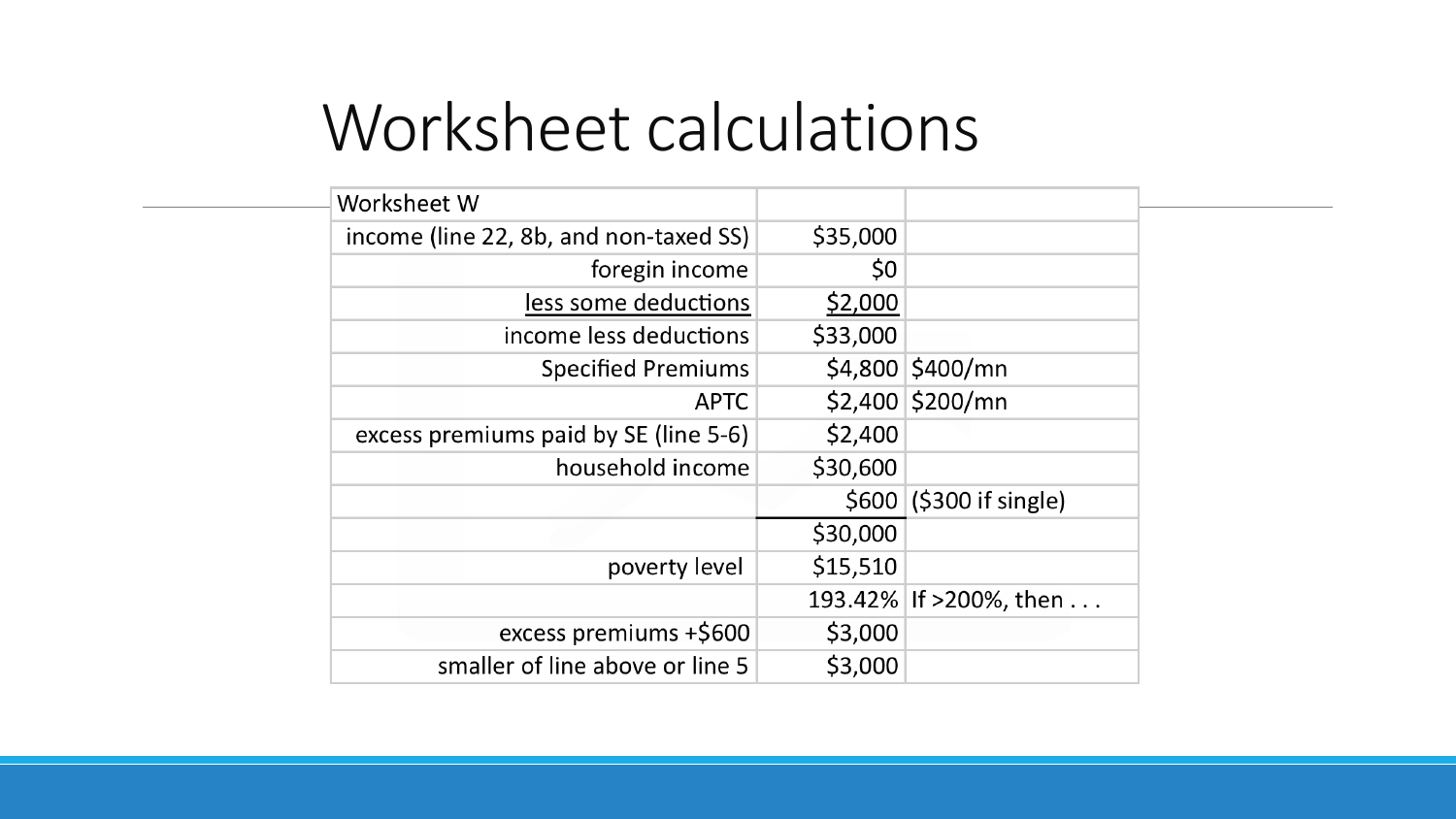#### Worksheet calculations - continued

| Worksheet X                 |          |
|-----------------------------|----------|
| from Worksheet W            | \$3,000  |
| profit                      | \$35,000 |
| profits from all businesses | \$35,000 |
|                             |          |
| $1/2$ FICA                  | \$2,678  |
| SE retirement               | \$2,000  |
| modified business profit    | \$30,322 |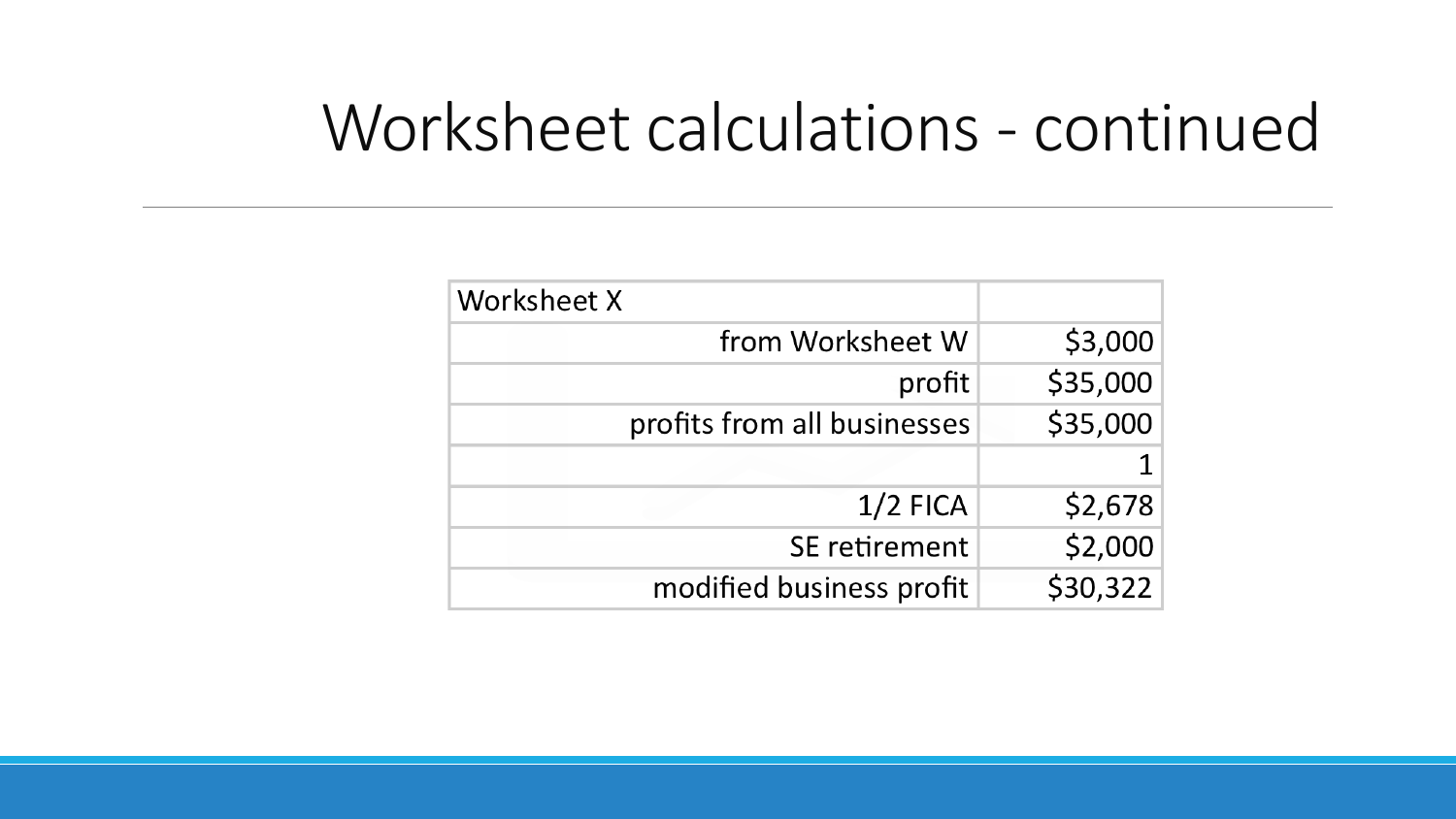#### Form 8962

| $\blacksquare$ Form 1095-A | <b>Premiums</b> | <b>SLCSP</b> | <b>APTC</b> |
|----------------------------|-----------------|--------------|-------------|
| Annual amounts             | \$4800          | \$5200       | \$2400      |

| <b>Annual</b><br><b>Calculation</b>       | line $33A$ ) | line $33B$ )                    |      | A. Premium Ant   B. Annual Prem   C. Annual   D. Annual Max   E. Annual Prem   F. Annual Adv<br>(Form(s) 1095-A, Amt of SLCSP Contribution Amt   PremAssistance   Tax Credit   Payment of PTC<br>  Form(s) 1095-A,   (Line 8a)   (Sub C from B)   Allowed   (Form(s) 1095-A | (Smaller A or D) | line 33C |
|-------------------------------------------|--------------|---------------------------------|------|-----------------------------------------------------------------------------------------------------------------------------------------------------------------------------------------------------------------------------------------------------------------------------|------------------|----------|
| <b>11 Annual Totals</b><br>$\blacksquare$ | 4800         | 5200<br>$\mathbf{A} \mathbf{A}$ | 1853 | 3347<br>$\sim$ 1.4 $\sim$                                                                                                                                                                                                                                                   | 3347             | 2400     |

Premium purchased price = \$4,800

 $2<sup>nd</sup>$  lowest cost silver plan = \$5,200

Amount taxpayer is expected to spend = \$1,853

\$5,200 - \$1,853 = \$3,347 Credit taxpayer is supposed to get based on income

\$2,400 = credit taxpayer received based on expected income

\$3,744 credit taxpayer will receive between APTC and credit from 1040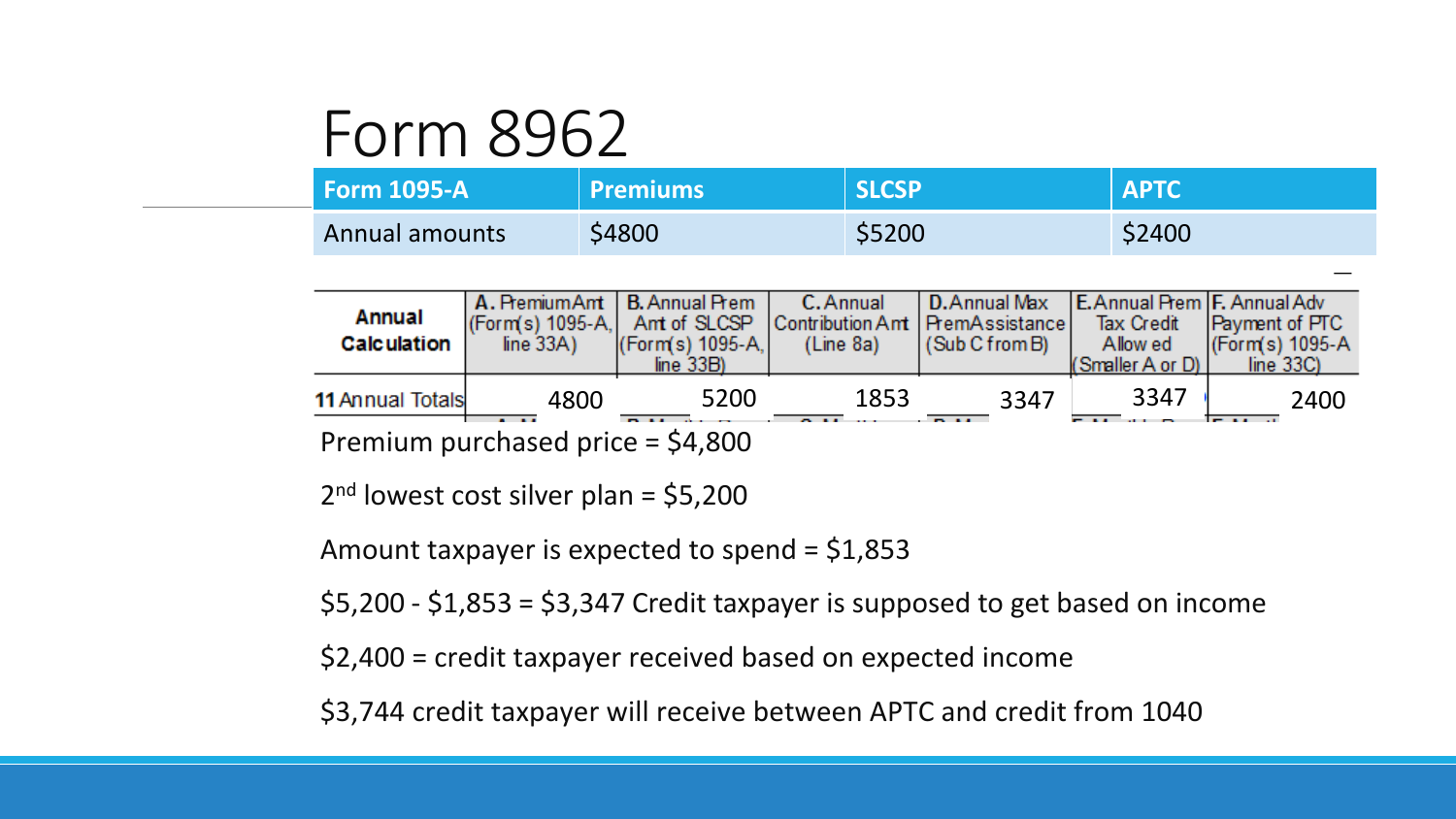#### Issue

Premium purchased price = \$4,800

\$3,744 credit taxpayer will receive between APTC and credit from 1040

\$2,400 claimed as deduction

Credit plus deduction > premiums

Start over using Worksheet X income until changes are <\$1